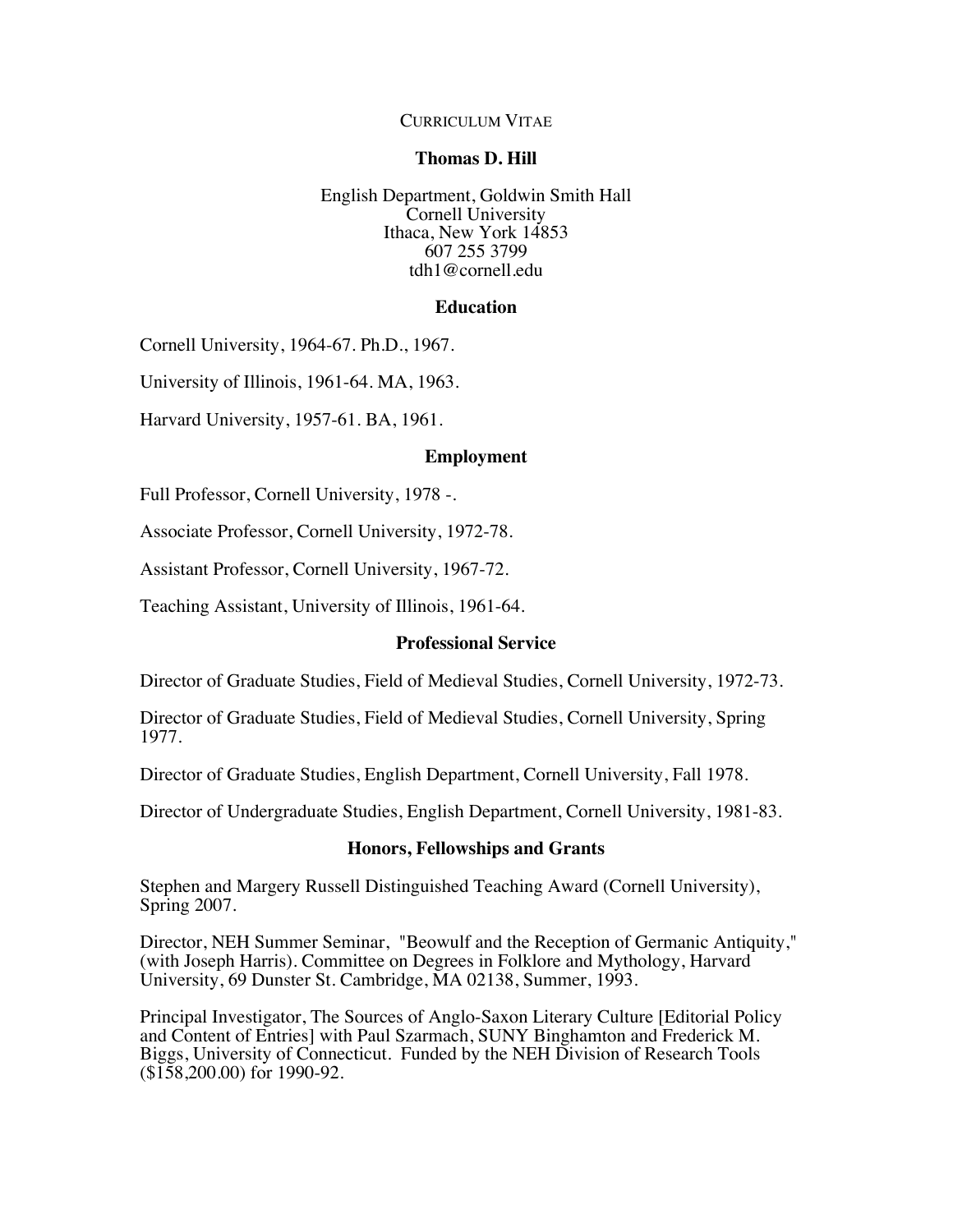Principal Investigator, The Sources of Anglo-Saxon Literary Culture [Editorial Policy and Content of Entries] with Paul Szarmach, SUNY Binghamton and Thomas W. MacKay, Brigham Young University. Funded by the NEH Division of Research Tools (\$147,913.00) for 1987-89.

Director, NEH Summer Seminar, "Beowulf and the Reception of Germanic Antiquity,"(with Joseph Harris). Committee on Degrees in Folklore and Mythology, Harvard University, 69 Dunster St. Cambridge, MA 02138, Summer, 1987.

American Philosophical Society, Travel Grant, Summer 1985.

ACLS Travel Grant, Summer 1980.

ACLS Fellow, 1973-74.

Faculty Fellow, Society for the Humanities, Cornell University, 1970-71.

#### **Honorand**

Source of Wisdom:Old English and Early Medieval Latin Studies in Honor of Thomas D, Hill, ed. Charles D. Wright, Frederick M. Biggs and Thomas N. Hall (Toronto: University of Toronto Press, 2007) pp. xxiii + 420.

#### **Other Professional Activities**

#### **Public Lectures (Selected)**

Cornell University, The University of Virginia, Columbia University, SUNY Binghamton, The University of California at Irvine, The University of York, York, England, Harvard University 1976/88/92, 99, 2009, 2010 The University of California at Los Angeles, Robinson College, Cambridge University, Cambridge, England, Brown University, The University of Manchester, Manchester, England, The University of Liverpool, Liverpool, England, Stanford University, Universidad Sevilla, Seville,Spain, ISAS, Stonybrook, N.Y.1991, Arizona State, Arizona, 2003, IAUPE, Trent, Canada 1992, Rochester University, Florida State University.

International Congress on Medieval Studies, Western Michigan University, Kalamazoo Michigan, 1982-2011, 2013-2016

The Medieval Academy of America 1986, 1995, 2006.

MLA 1977, 1980, 2001, 2002, 2004, 2005, 2006, 2007, 2009, 2012.

Organizer and Participant, "The Sources of Anglo-Saxon Literary Culture," International Congress on Medieval Studies, Western Michigan University, Kalamazoo Michigan, 1982-2000.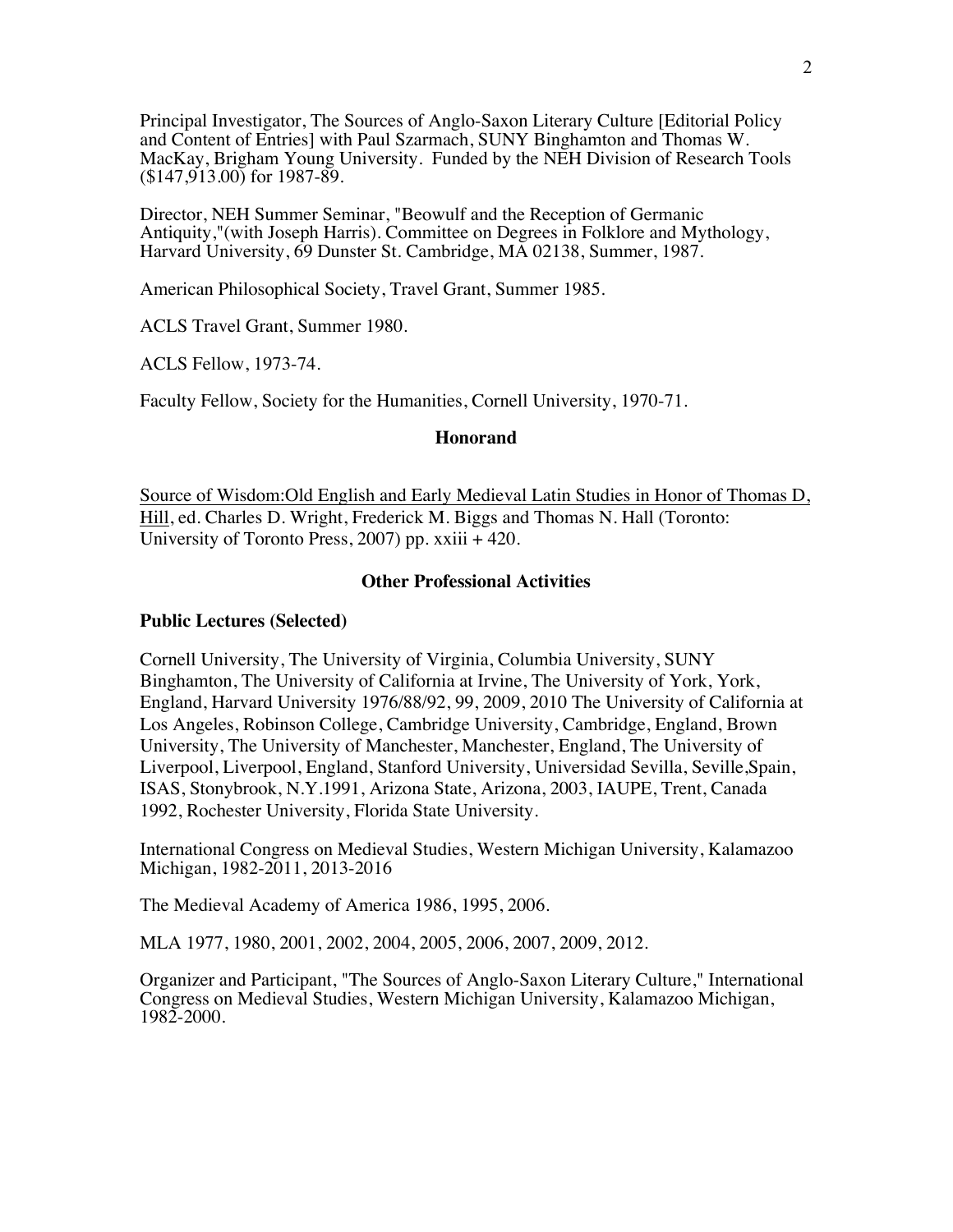#### **Editorial and Advisory Boards**

Editorial Board, New Norse Studies, (Fiske Icelandic Collection, Cornell University Library) 2016 ff.

Member, Administrative Committee, "The Sources of Anglo-Saxon Literary Culture" (SASLC). 1982-2016 ff.

Editor (with Susan E. Deskis): Joseph Harris, Speak Useful Words or Say Nothing: Old Norse Studies, ed. Thomas D. Hill and Susan E. Deskis, Islandica 53 (Ithaca: Cornell University Library,  $2009$ ) pp.  $xiv + 347$ .

Editorial Committee, Via Crucis: Essays in Sources and Ideas in Memory of J. E. Cross, Medieval European Studies I (Morgantown: West Virginia Press, 2002).

Member, Executive Committee, Fontes Anglo-Saxonici 1986-1995.

Editorial Committee, Magister Regis: Studies in Honor of Robert Earl Kaske (New York: Fordham University Press, 1986).

External Examiner, The English Department, The Centre for Medieval Studies, The University of Toronto, 1985-86

Member, Medieval Academy of America, MLA (sporadically), ISAS, SASS, IAUPE, etc.

Reader, JEGP, Speculum, Traditio, Medievalia, PMLA etc.

Reader, Cornell University Press, MARTS, Harvard University Press,Indiana University Press, Princeton University Press, Rutgers University Press, University of North Carolina Press etc.

External reporter for tenure or promotion decisions: Harvard University, Stanford University, University of California at Berkeley, Yale University, The University of Rochester, Tufts University, The University of North Carolina, Oregon University, Ohio State University, Purdue University, Notre Dame University, SUNY Binghamton, The University of Oklahoma, Arizona State University.

## **Recent Publications (2004-2016)**

"The Unchanging Hero: A Stoic Maxim in The Wanderer and its Contexts," Studies in Philology, 101 (2004), 233-49."

Review of Alfred P. Smyth, The Medieval Life of Alfred: A Translation and Commentary on the Text Attributed to Asser. New York: Palgrave, 2002. Pp. xx +280. Speculum, 79 (2004), 1144-45.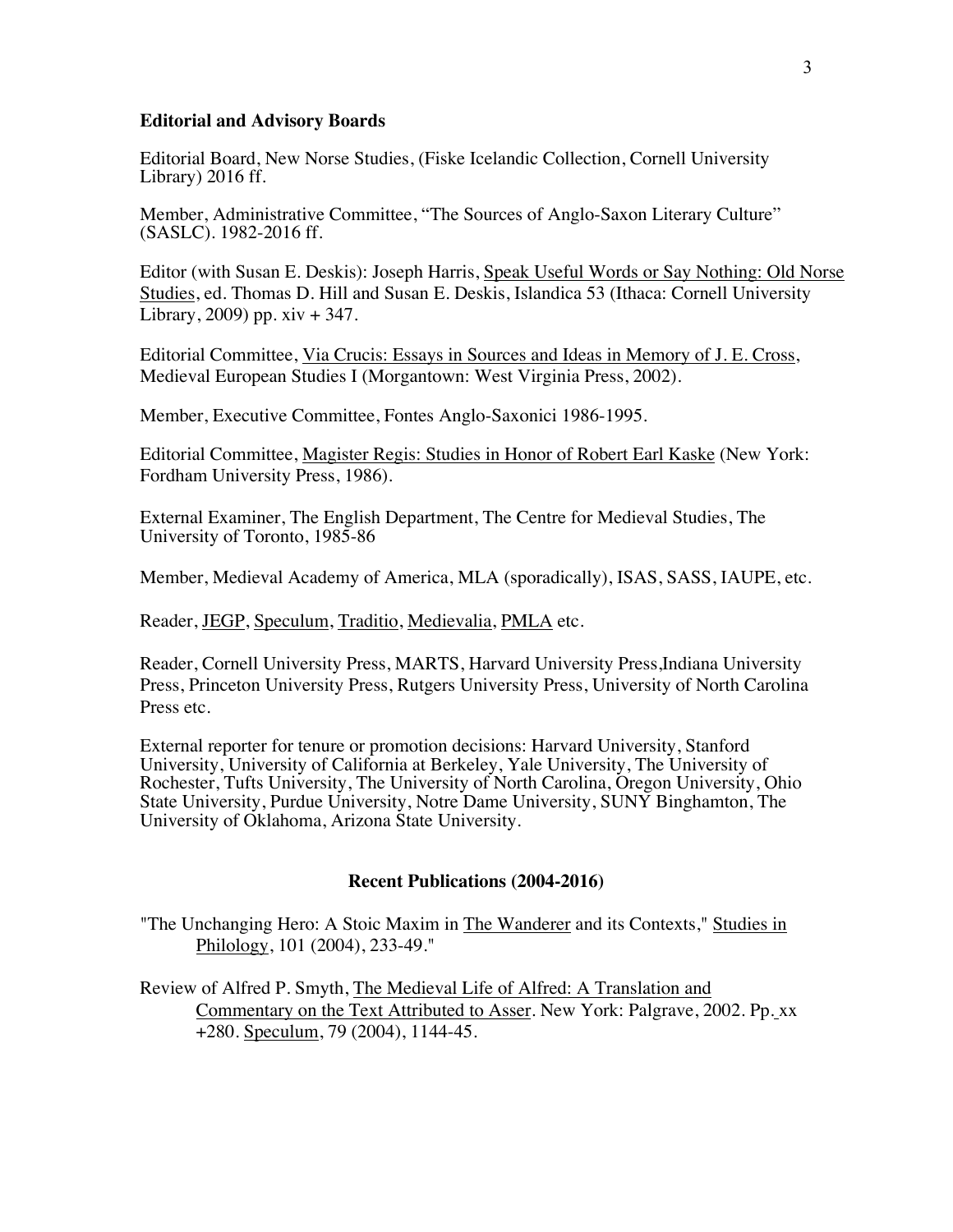- Review of J. R. R.Tolkien, Beowulf and the Critics. Ed. Michael D. C. Drout. (Medieval and Renaissance Texts and Studies, 248) Tempe, Ariz.: Arizona Center for Medieval and Renaissance Studies, 2002. Speculum, 80 (2005), 342-44.
- "Wise Words: Old English Sapiential Poetry," in Readings in Medieval Texts: Interpreting Old and Middle English Literature, ed. David Johnson and Elaine Treharne (Oxford: Oxford University Press, 2005) pp. 166-82.
- "Stet verbum regis: Why Henryson's Husbandman is Not a King," English Studies, 86 (2005), 127-32.
- " The Failing Torch: The Old English Elene, 1256-59," Notes and Queries, 216 (2005), 155-60.
- "Adam, 'The Fyrste Stocke' and the Political Context of Chaucer's 'Gentilesse,'" in "Seyd in forme and reverence: Essays on Chaucer and Chaucerians in Memory of Emerson Brown Jr., edd. T. L. Burton and John F. Plummer (Adelaide, Provo: The Chaucer Studio Press, 2005) 145-50.
- "The longe man ys seld wys": Proverbial Characterization and Langland's Long Will," Yearbook of Langland Studies, 18 (2004), 73-79. (With Susan E. Deskis)
- "The 'Palmtwigede' Pater Noster: Horticultural Semantics and The Old English Solomon and Saturn I," Medium Ævum, 74 (2005), 1-9.
- "Annunciation, Birth and Stasis: An Interpretation of A Faroese Marian/Lorica Ballad," Scandinavian Studies, 77 (2005), 439-50.
- "'Non nisi uirgam tantum … in manu ': Sigeberht's Mosaic Aspirations (Bede, Historia Ecclesiastica III, 18)," Notes and Queries, n.s. 53 (2006), 391-95.
- "'When God whistled for Chickens': Birds and Poverty in *Piers Plowman* B. 15. 462- 83," Yearbook of Langland Studies, 19 (2005), 45-58.
- "Beowulf's Roman Rites: Roman Ritual and Germanic Tradition," JEGP, 107 (2007), 325-35.
- "Perchta the Belly Slitter and Án hrísmagi: Laxdaela saga cap. 48-49," JEGP, 107 (2007), 516-23.
- "The Middle English 'Judas' Ballad and the Price of Jesus: Ballad Tradition and the Legendary History of the Cross, " English Studies, 89 (2008), 1-11.
- "God's Tower: Piers Plowman B, Prologue 11-16," Yearbook of Langland Studies, 21(2007), 77-82.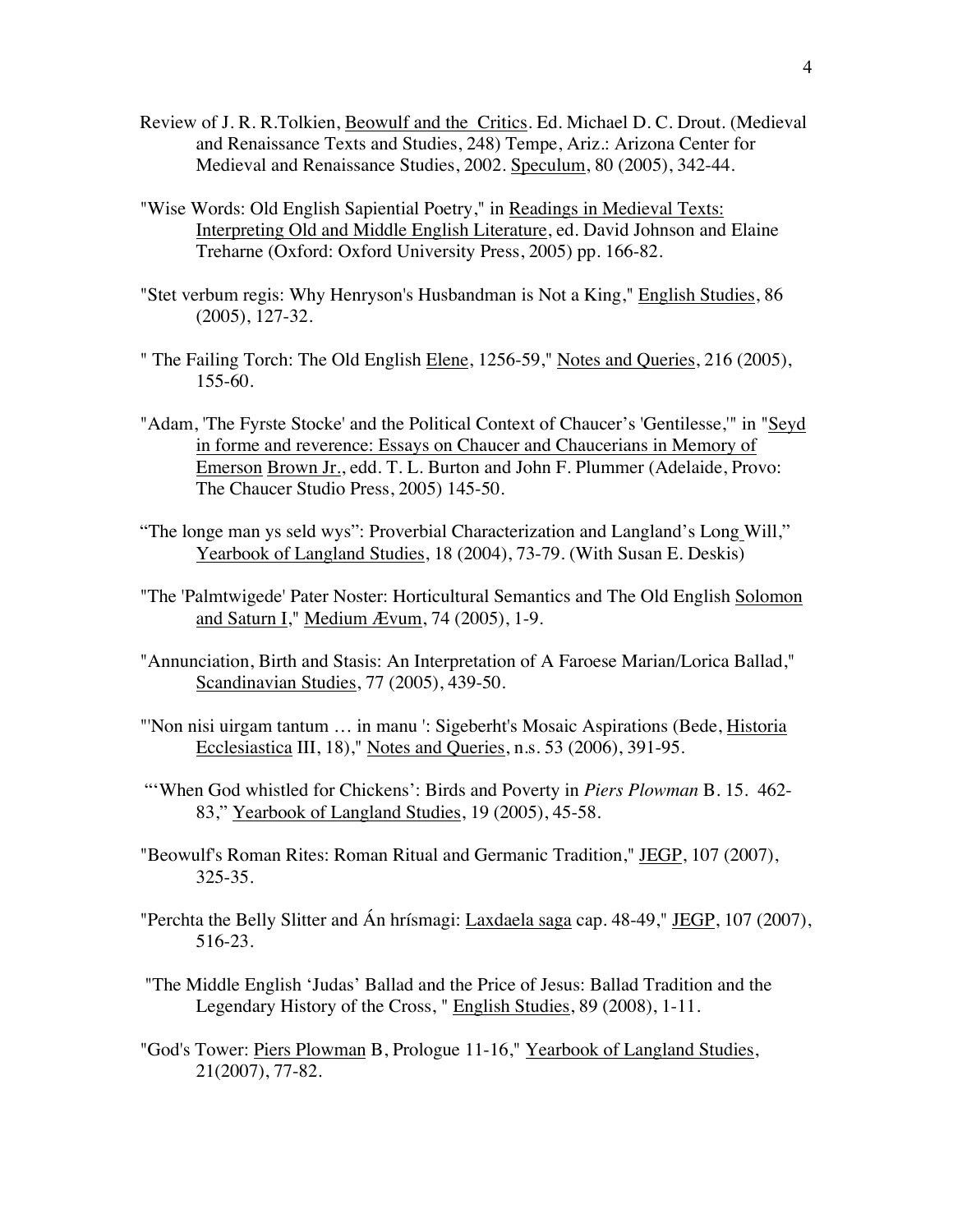- "The Conversion of Sibilla in the History of the Holy Rood Tree," Studies in Philology, 105 (2008), 123-143.
- Review of Antonia Harbus and Russell Poole, editors. Verbal Encounters: Anglo-Saxon and Norse Studies for Roberta Frank. University of Toronto Press 2005. ix, + 287, University of Toronto Quarterly. 77.1 (2008) 220-22.
- Review of The Exeter DVD. The Exeter Anthology of Old English Poetry, ed. Bernard J. Muir. Programming by Nick Kennedy (Exeter: University of Exeter Press, 2006) JEGP 108, 2009) 104-06.
- "The Baby on the Stone: Nativity as Sacrifice: (Christ III, 1414-25)" in Intertexts: Studies in Anglo-Saxon Culture Presented to Paul E. Szarmach, edd. Virginia Blanton and Helene Scheck, Arizona Studies in the Middle Ages and Renaissance vol. 24 (Tempe Arizona: ACMRS, Brepols, 2008) pp. 69-77.
- "Blowing Blindness in Cleanness (line 885)," in Through a Classical Eye: Transcultural and Transhistorical Visions in Medieval English, Italian and Latin Literature in Honour of Winthrop Wetherbee. edd. Andrew Galloway and R. F. Yaeger (Toronto, Buffalo, London: Unversity of Toronto Press, 2009) 381-89.
- Editor (with Susan E. Deskis): Joseph Harris, Speak Useful Words or Say Nothing: Old Norse Studies, ed. Thomas D. Hill and Susan E. Deskis, Islandica 53 (Ithaca: Cornell University Library, 2009) pp. xiv + 347.
- Review of Margaret Clunies Ross, ed. Skaldic Poetry of the Scandinavian Middle Ages. Vol. 7 Poetry on Christian Subjects. Part 1: The Twelfth and Thirteenth Centuries. Part 2: The Fourteenth Century (Turnhout: Brepols, 2007) Pp.  $xI_1 + 467$ ; Pp. iv + 471-1040, in Scandinavian Studies, 81 (2009), 123-26.
- " 'Thomas Rhymer (A)' and the Tradition of Early Modern Feminist Theology," Harvard Theological Review, 103 (2010), 471-83.
- "The Passio Andreae and The Dream of the Rood," Anglo Saxon England , 38(2009), 1- 10.
- "The Cross as Psychopomp: The Dream of the Rood: lines 135-44," Anglia ,128(2010), 21-27.
- Review of Daniel Anlezark (ed. and trans.). The Old English Dialogues of Solomon and Saturn. (Anglo-Saxon Texts, 7.) Cambridge: D. S. Brewer, 2009, Review of English Studies, (2011) 62 (256): 640-641.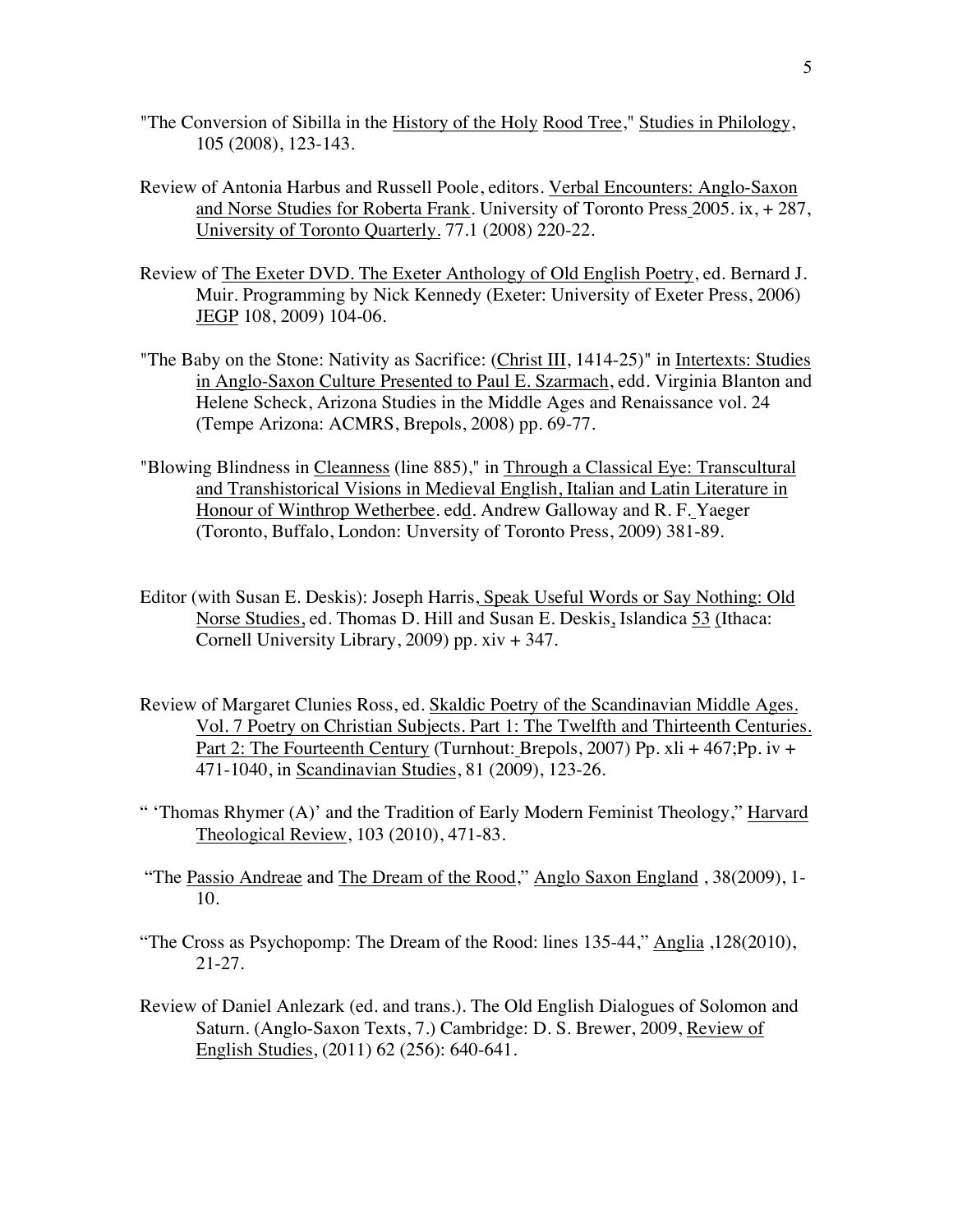- " Chaucer's Parabolic Narrative: The Prologue to the Tale of Melibee, Lines 953–58," The Chaucer Review ,46 (2012), 365-70.
- "The Rod of Protection and the Witches' Ride: Christian and Germanic Syncretism in Two Old English Metrical Charms," JEGP, 111(2012), 145-68.
- "Killer and Healer: Late Classical Analogues for the Old English Sun Riddle," Philological Quarterly, 90 (2011), 387-94.
- "Haethcyn, Herebeald and Archery's Laws: Beowulf and the Leges Henrici Primi," Medium Ævum , 83 (2012), 211-21.
- "The 'Corpus Christi Carol' and the Yonec / 'Canary Prince' Tradition, " in Child's Children: Ballad Study and its Legacies, ed. Joseph Harris and Barbara Hillers, Ballads Songs International Studies 7, (Wissenschaftlicher Verlag: Trier, 2012) pp. 126-39.
- "Guðrúnarkviða in fyrsta": Guðrún's Healing Tears," in Revisiting the Poetic Edda : Essays on Old Norse Heroic Legend, edd. Paul Acker and Carolyne Larrington (New York and London: Routledge, 2013) pp.107-16,
- Review of Smith, Jeremy J. Older Scots: A Linguistic Reader. Edinburgh: Scottish Text Society, 2012. Pp. 253. \$80.00. . \$24.95. ISBN: 978-1-897976-34-0. The Medieval Review 9/20/2013 [Electronic Publication, no page numbers]
- "The Weight of Love and the Anglo-Saxon Cold Water Ordeals," Reading Medieval Studies: Special Issue Law's Dominion: Medieval Studies for Paul Hyams (XL, 2014) 34-41.
- "Beowulf and Conversion History," in The Dating of Beowulf: a Reassessment. Ed. Leonard Neidorf (Cambridge: D. S. Brewer, 2014) pp. 191-201.
- "Abraham and Sarah as Father and Mother of Israel: Cleaness Line 112," Notes and Queries, 62.1 (2015), 25-27.
- Review of Cristina Maria Cervone, Poetics of the Incarnation: Middle English Writing and the Leap of Love. (Middle Ages Series.) Philadelphia: University of Pennsylvania Press, 2012. Pp. 312, in Speculum, 102 (2015), 522-23.
- Review of John the Baptist's Prayer or The Descent into Hell from the Exeter Book: Text, Translation and Critical Study. Ed. M. R. Rambaran-Olm. [Anglo-Saxon Studies 21.] (Rochester, NY: D. S. Brewer, an imprint of Boydell & Brewer. 2014. Pp. ix, 249. \$99.00.) in the Catholic Historical Review,102 (2016),145-46.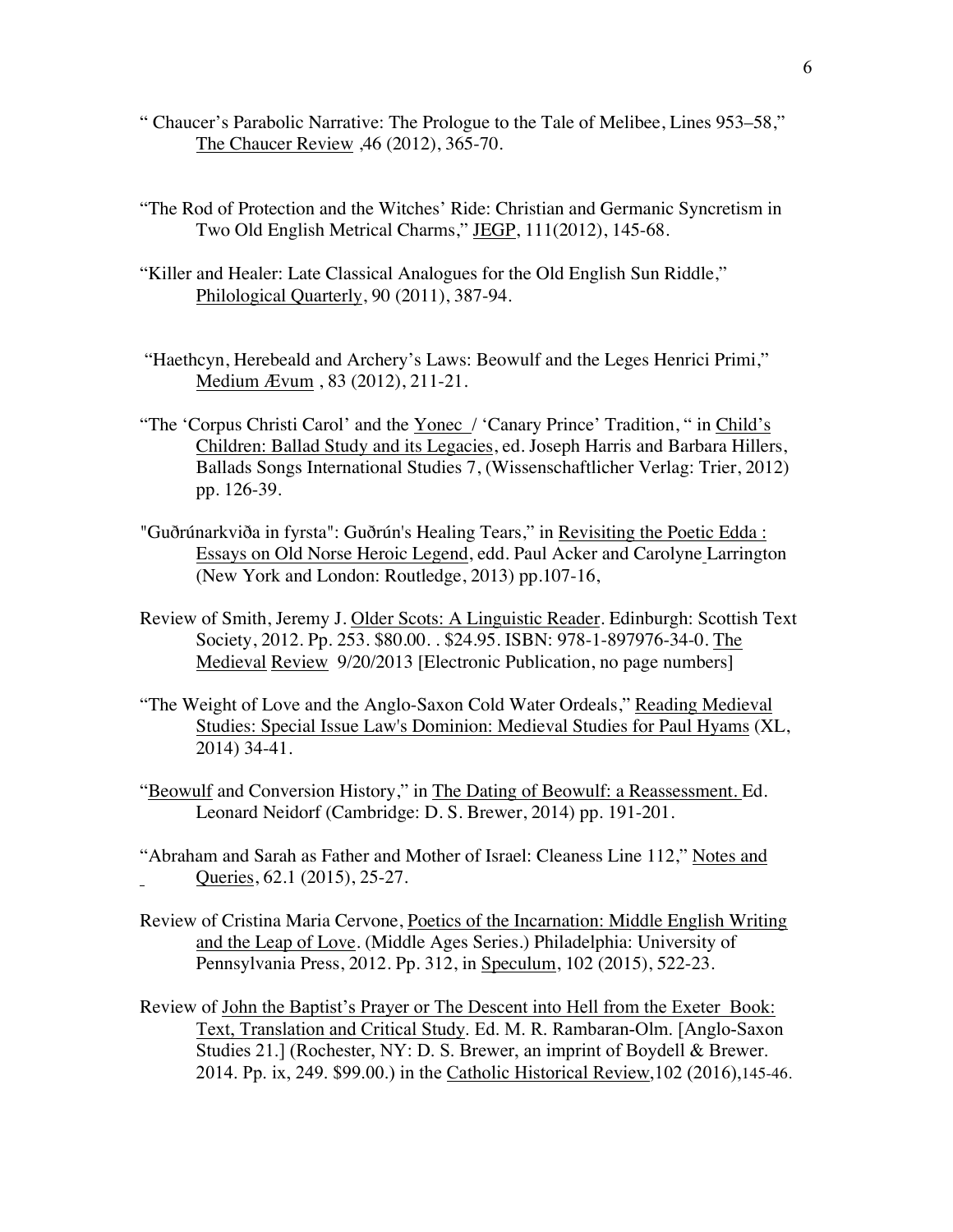"Beer, Vomit, Blood, and Poetry: Egils saga, Chapters 44–45," pp. 241-54, in New Norse Studies:Essays on the Literature and Culture of Medieval Scandinavia Ed. Jeffrey Turco. Islandica 58 Ithaca, NY: Cornell University Library, 2015

.Review of Les Paroles Salomun ed. Tony Hunt (Anglo-Norman Texts, 70.)

Manchester: Anglo-Norman Text Society, 2012, Speculum 92 (January 2017)

pp. 264-265.

"Time, Liturgy, and History in the Old English Elene, "pp.156-66 in Imagining the Jew

in Anglo-Saxon Literature and Culture, ed. Samantha Zacher. Toronto: Toronto

University Press, 2016.

"God's 'Inquits' and Exegetical Speech Theory in the Middle English

Patience," JEGP, 216 (2017), 182-94.

### **Forthcoming Publications**

- "Guthlac as Potential Brigand: Guthlac A lines 114-40." ACC. Edward John Christie, for the Patrick Conner Festschrift.
- "Literary History and Old English Poetry: The Case of Christ I, II, III," in Sources of Anglo-Saxon Culture, ed. Paul E. Szarmach, Studies in Medieval Culture XX (Kalamazoo: Medieval Institute Publications, 1986), pp. 3-22, to be reprinted in a volume of collected essays edited by Michael Drout.
- "The Eucharistic Dance of the Angels: Cnut I, iv, 1-2." ACC. Lindy Brady for the Jim Hall festschrift.
- "Talking Cloaks and Hidden Wisdom: A Sapiential Figure in Old Norse-Icelandic Literature," Forthcoming in Proverbia Septentronalia, ed. Richard Harris et al (Saskatchewan, Canada: Saskatchewan University Press 2014/15) With Damian Fleming.
- "Njál's Comforting Words: Brennu-Njáls Saga, kap. 129," ACC. Saga Book of the Viking Society.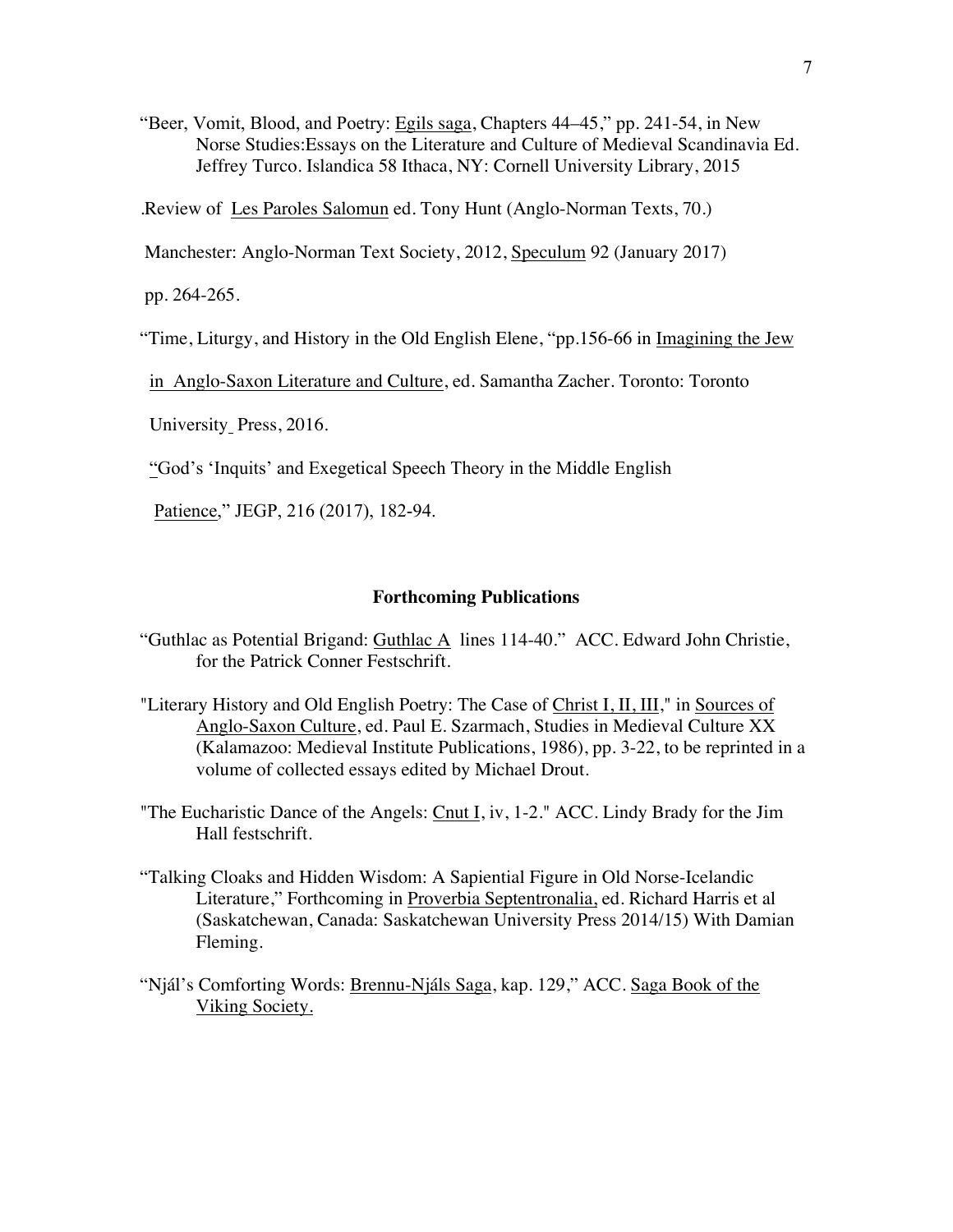#### **Thomas D. Hill**

### **Topical Bibliography**

## Old English

## Books and Articles

- 1. The Prose Solomon and Saturn and Adrian and Ritheus, McMaster Old English Studies and Texts I (Toronto: Univ. of Toronto Press, 1982), pp. xi + 186. (With J. E. Cross, Baines Professor of English Language, Univ. of Liverpool).
- 2. Sources of Anglo-Saxon Literary Culture: A Trial Version Medieval and Renaissance Texts and Studies 7, ed. Frederick M. Biggs, Thomas D. Hill, and Paul E. Szarmach (Binghamton, New York: CMERS, SUNY Binghamton, 1990), pp. xxxvi + 256.
- 3. Sources of Anglo-Saxon Literary Culture I: Abbo of Fleury, Abbo of St. Germain- des- Prés and Acta Sanctorum, ed. Frederick M. Biggs, Thomas D. Hill, Paul E. Szarmach and E. Gordon Whatley (Western Michigan University: Kalamazoo, MI., 2001) pp.xlvi + 548.
- 4. Via Crucis: Essays in Sources and Ideas in Memory of J. E. Cross. Ed. Thomas N. Hall with assistance from Thomas D. Hill and Charles D. Wright. Medieval European Studies I, Morgantown: West Virginia Press, 2002, pp. xviii + 449.
- 5. "The Tropological Context of Heat and Cold Imagery in Anglo- Saxon Poetry," NM, 69 (1968), 522-32.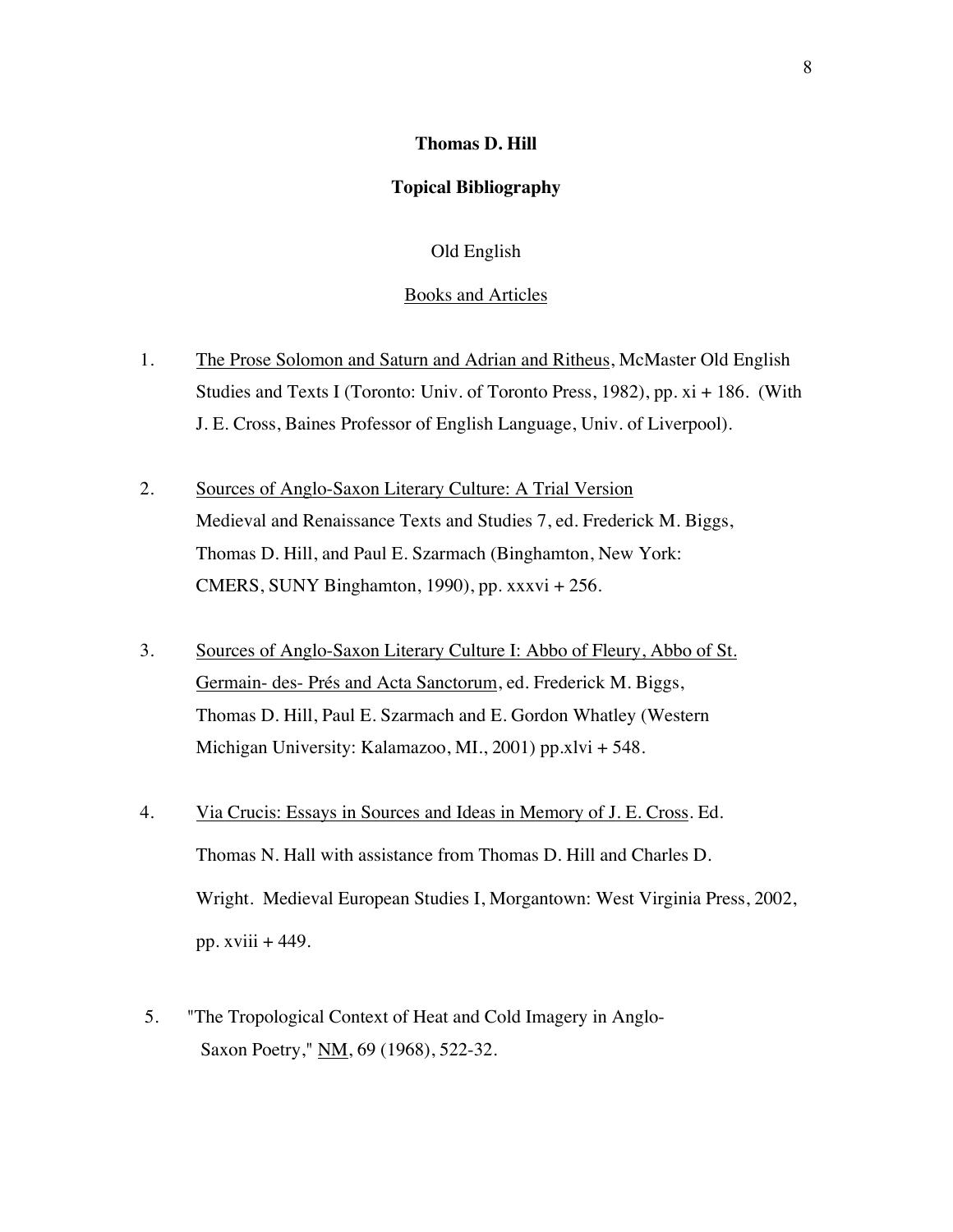- 6. "Figural Narrative in Andreas: The Conversion of the Meremedonians," NM, 70 (1969), 261-73.
- 7. "Some Remarks on 'The Site of Lucifer's Throne,'" Anglia, 8 (1969), 303-11.
- 8. "History and Heroic Ethic in Maldon," Neophilologus, 54 (1970), 29-96.
- 9. "Sapiential Structure and Figural Narrative in the Old English Elene," Traditio, 27 (1971), 159-77.
- 10. "Cosmic Stasis and the Birth of Christ: The Old English Descent into Hell, Lines 99-106," JEGP, 71 (1972), 382-89.
- 11. "Vision and Judgement in the Old English Christ III," SP, 70 (1973), 233- 42.
- 12. "The Typology of the Week and the Numerical Structure of the Old English Guthlac B," Mediaeval Studies, 37 (1975), 531-36.
- 13. "The Fall of Angels and Man in the Old English Genesis B," in Anglo- Saxon Poetry: Essays in Appreciation for John C. McGalliard, ed. Lewis E. Nicholson and Dolores W. Frese (Notre Dame: Univ. of Notre Dame Press, 1975), pp. 279-90.
- 14. Preface to The Cross in the Life and Literature of the Anglo-Saxons by William O. Stevens, Yale Studies in English XXII, reprinted in The Anglo-Saxon Cross (Archon Books: Hamden, Conn., 1977), pp. 1-8.
- 15. "The æcerbot charm and its Christian user," Anglo-Saxon England, 6 (1977), 213- 21.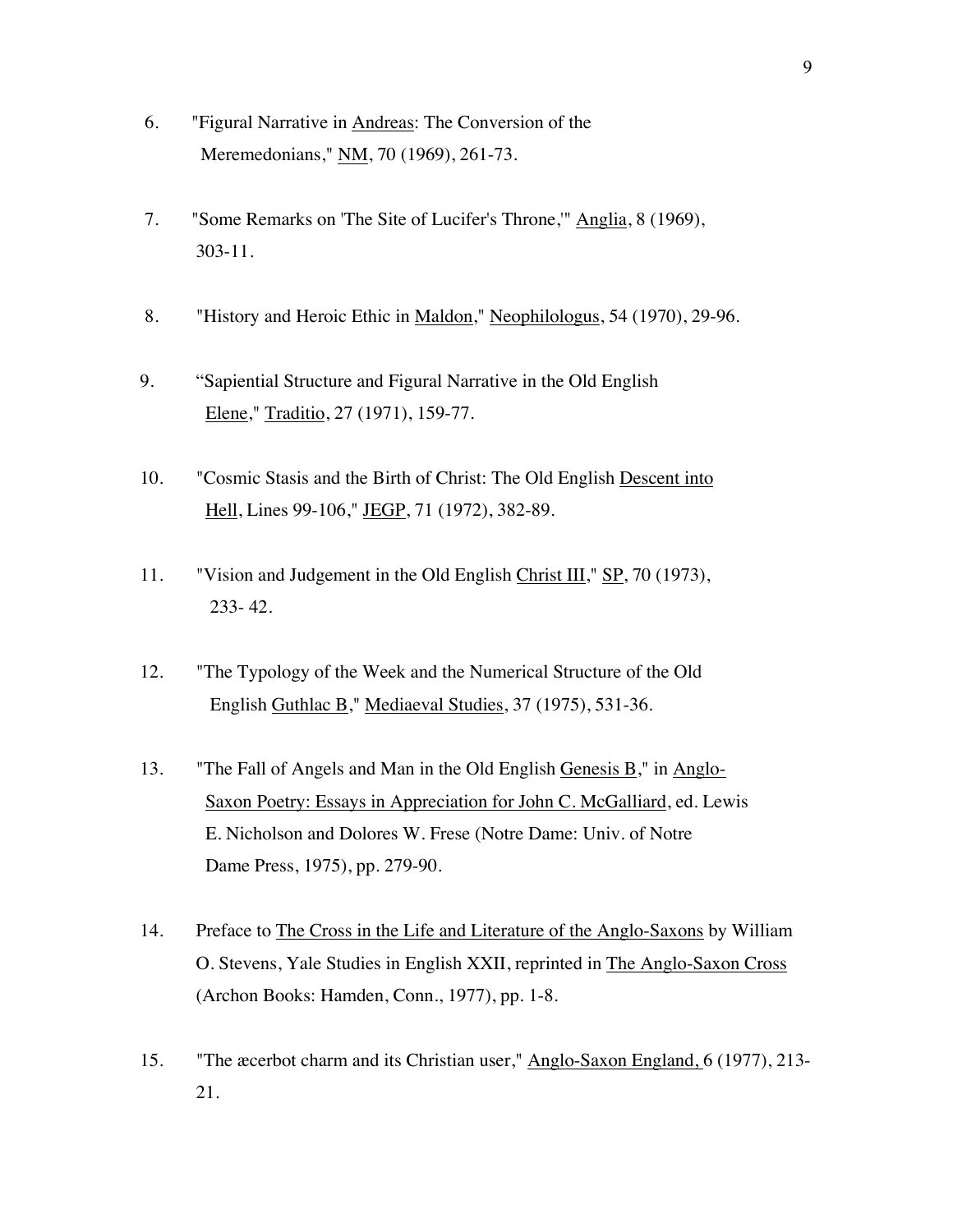- 16. "The Fall of Satan in the Old English Christ and Satan," JEGP, 76 (1977), 315-25.
- 17. "The Middle Way: Idel-wuldor and Egesa in the Old English Guthlac A," RES, n.s. 30 (1979), 182-87.
- 18. "The Virga of Moses and the Old English Exodus," in Old English Literature in Context: Ten Essays, ed. John D. Niles (Cambridge: D. S. Brewer, Rowman and Littlefield, 1980), pp. 57-65.
- 19. "The Age of Man and the World in the Old English Guthlac A," JEGP, 80(1981), 13-21.
- 20. "Invocation of the Trinity and the Tradition of the Lorica in Old English Poetry," Speculum, 56 (1981), 259-67.
- 21. "The Return of the Broken Butterfly: Beowulf, line 163, Again," Medievalia, 5 (1979), 271-81.
- 22. "The Seraphim's Song: the 'Sanctus' in the Old English 'Christ I', Lines 403-415," NM, 83 (1982), 26-30.
- 23. "The Confession of Beowulf and the Structure of Volsunga Saga " in The Vikings, ed. R. T. Farrell (London and Chichester,1982), pp. 165-79.
- 24. "When God Blew Satan out of Heaven: the Motif of Exsufflation in 'Vercelli Homily XIX' and Later English Literature," Leeds Studies in English: Sources and Relations: Studies in Honour of J.E. Cross, n.s. 16 (1985), 132-41.
- 25. "Literary History and Old English Poetry: The Case of Christ I, II, and  $III$ " in Sources of Anglo-Saxon Literary Culture, ed. Paul E. Szarmach, Studies in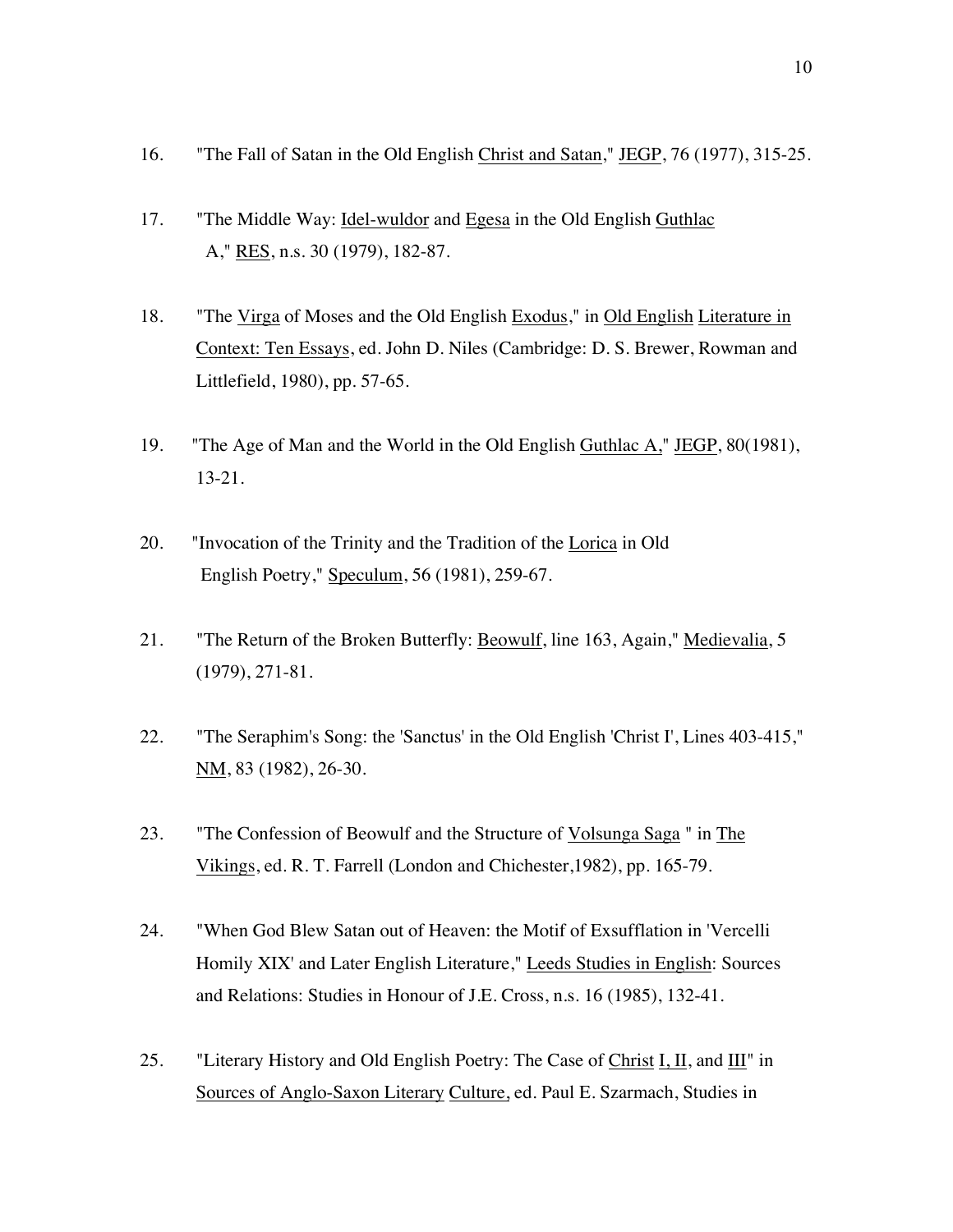Medieval Literary Culture XX (Kalamazoo: Medieval Institute Publications, 1986), pp. 3-22.

- 26. "Scyld Scefing and the stirps regia: Pagan Myth and Christian Kingship in Beowulf," in Magister Regis: Studies in Honor of Robert Earl Kaske, ed. Arthur Groos et al. (New York: Fordham Univ. Press, 1986), pp. 37-47.
- 27. "Woden as 'Ninth-Father': Numerical Patterning in Some Old English Royal Genealogies," in Germania: Comparative Studies in Old Germanic Languages and Literatures, ed. Daniel G. Calder and T. Craig Christy (Exeter: D.S. Brewer, 1988), pp. 161-74.
- 28. "The Devil's Forms and the Pater Noster's Powers: ' The Prose Solomon and Saturn Pater Noster Dialogue' and the Motif of the Transformation Combat," SP, 85 (1988), 164-76.
- 29. "The 'Variegated Obit' as an Historiographic Motif in Old English Poetry and Anglo-Latin Historical Literature," Traditio, 44 (1988), 101- 24.
- 30. "'The Green Path to Paradise' in Nineteenth-Century Ballad Tradition," NM, 91 (1990), 483-86.
- 31. "Delivering the Damned in Old English Anonymous Homilies and Jón Arason's Ljómur," Medium Ævum, 61 (1992), 75-82.
- 32. "CETEDOC and the Transformation of Anglo-Saxon Studies," OEN, 26(1992), 46-48.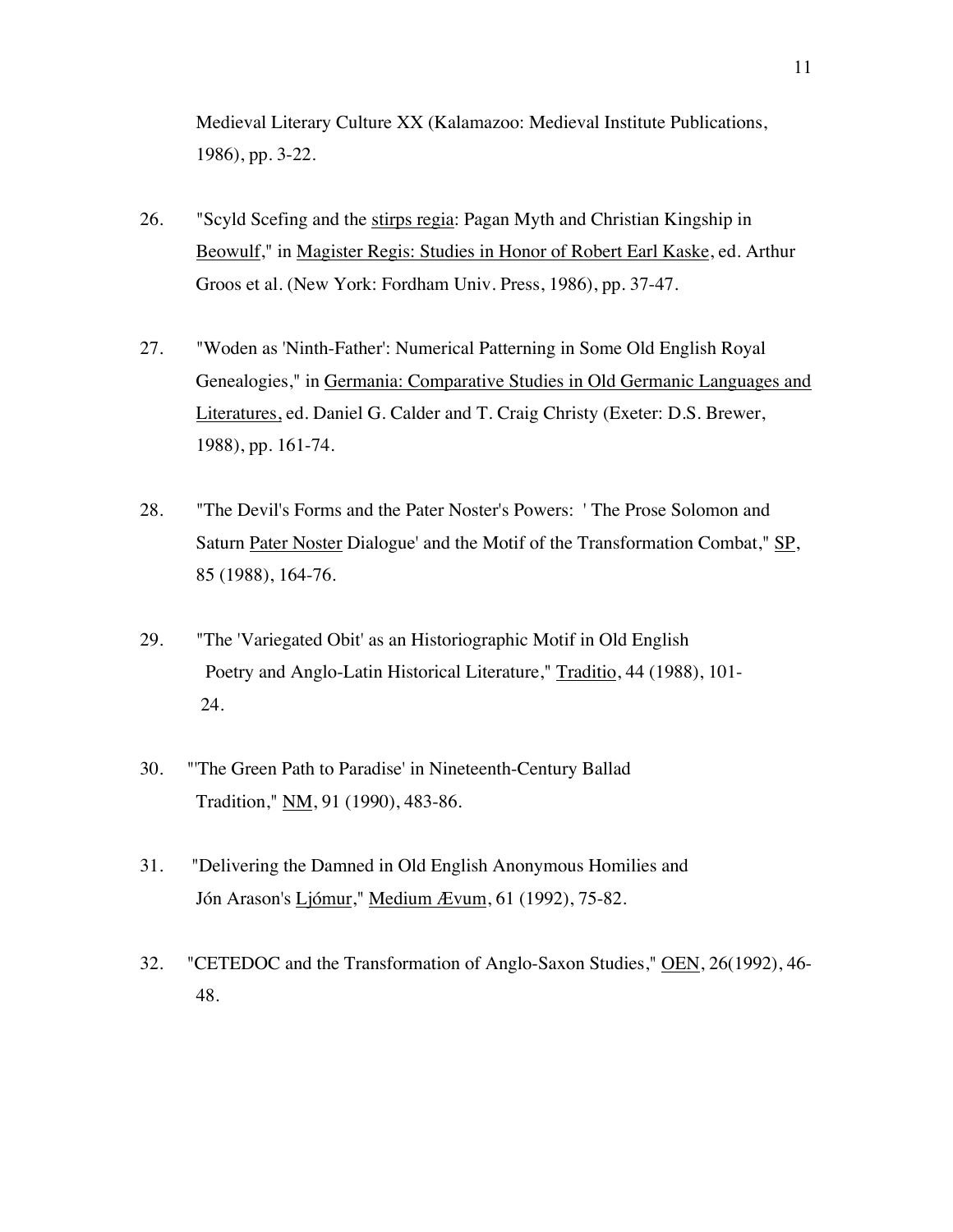- 33. "Tormenting the Devil with Boiling Drops: An Apotropaic Motif in the Old English Solomon and Saturn I and Old Norse-Icelandic Literature," JEGP, 92 (1993), 157-166.
- 34. "The Christian Language and Theme of Beowulf," in Companion to Old English Poetry ed. Henk Aertsen and Rolf H. Bremmer Jr. (Amsterdam: VU University Press, 1994) pp. 63-77.
- 35. "Imago Dei: Genre, Symbolism and Anglo-Saxon Hagiography," in Holy Men and Holy Women: Old English Prose Saint's Lives and Their Contexts, ed. Paul E. Szarmach (Albany: SUNY Press, 1996) pp. 35-50.
- 36. "Sapiential Structure and Figural Narrative in the Old English Elene," Traditio, 27 (1971), 159-77, reprinted in Cynewulf: Basic Readings ed. Bjorn Bjork, (New York and London: Garland, 1996) pp. 207-228.
- 37. "The Liber Eliensis 'Historical Selections' and the Old English Battle of Maldon," JEGP, 96 (1997), 1-12.
- 38. "Wisdom (Sapiential) Literature" in Medieval England: An Encyclopedia ed. Paul E. Szarmach (New York and London: Garland, 1998) pp.  $805 - 07$ .
- 39. "James E Cross" [Obituary] Speculum,73 (1998), 958-59. (With Susan E. Deskis and Charles D. Wright)
- 40. "The Christian Language and Theme of Beowulf," in Companion to Old English Poetry ed. Henk Aertsen and Rolf H. Bremmer Jr. (Amsterdam: VU University Press, 1994) pp.63-77 reprinted in Beowulf: A Verse Translation (Norton Critical Editions), trans. by Seamus Heaney, ed. Daniel Donoghue (New York: Norton, 2002) pp.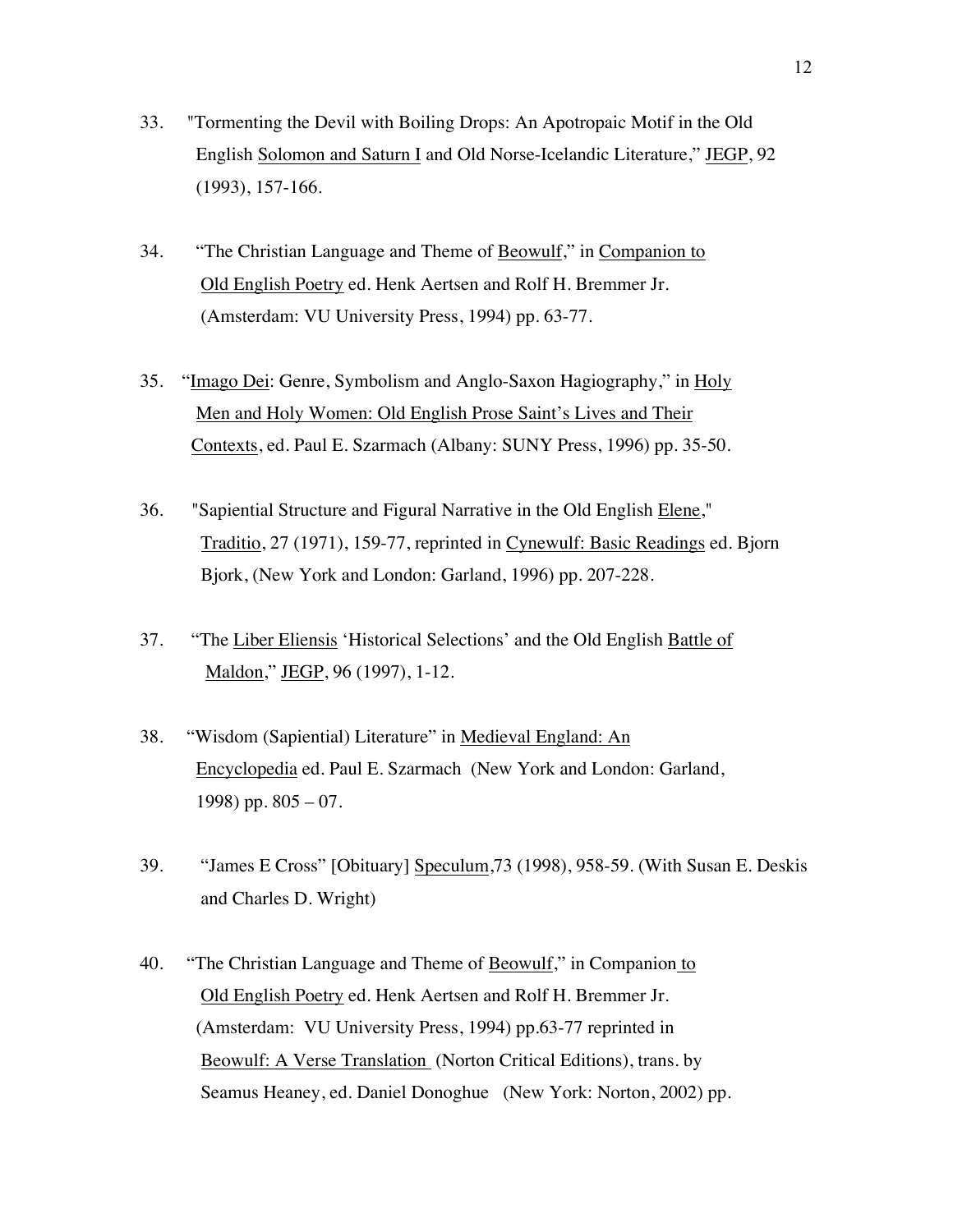- 41. " Pilate's Visionary Wife and the Innocence of Eve: An Old Saxon Source for the Old English Genesis B," JEGP, 101 (2002),170-84.
- 42. "The Crowning of Alfred and the Topos of Sapientia et Fortitudo in Asser's Life of King Alfred," Neophilologus, 86 (2002),471-76.
- 43. "The Old English Dough Riddle and the Power of Women's Magic: The Traditional Context of Exeter Book Riddle No. 45, " in Via Crucis: Essays in Sources and Ideas in Memory of J. E. Cross, ed. Thomas N. Hall with assistance from Thomas D. Hill and Charles D. Wright. Medieval European Studies I (Morgantown: West Virginia Press, 2002), pp. 50-60.
- 44. "A Riddle on the Three Orders in the Collectanea Pseudo-Bedae?," Philological Quarterly, 80 (2001), 205-12.
- 45. "Consilium et Auxilium and the Lament for Æschere: A Lordship Formula in Beowulf," The Haskins Society Journal, 12 (2002), 71-82.
- 46. " The Unchanging Hero: A Stoic Maxim in The Wanderer and its Contexts," Studies in Philology, 101 (2004), 233-49."
- 47. " Wise Words: Old English Sapiential Poetry," in Readings in Medieval Texts: Interpreting Old and Middle English Literature, ed. David Johnson and Elaine Treharne (Oxford: Oxford University Press, 2005) pp. 166-82.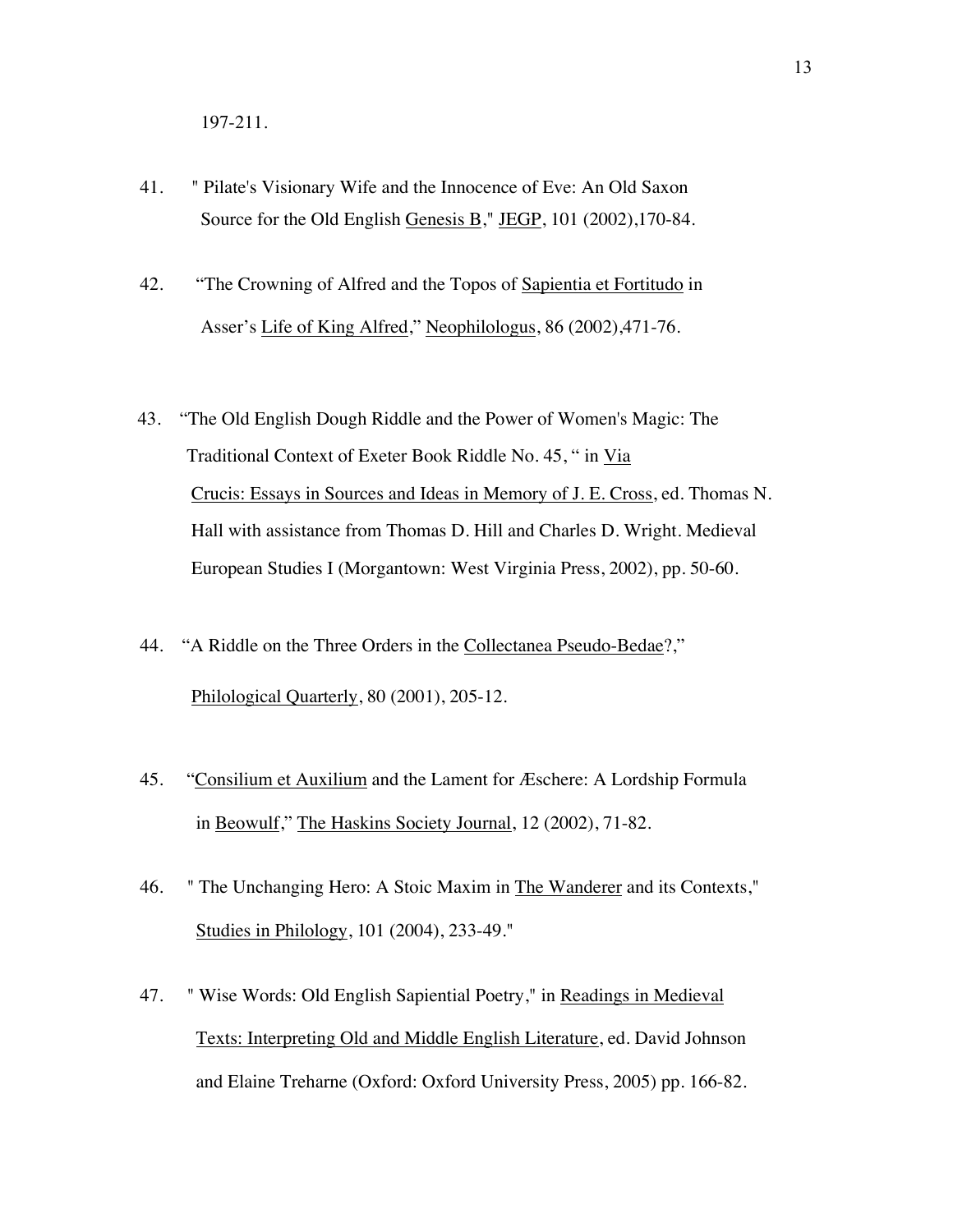- 48. "The "Palmtwigede" Pater Noster: Horticultural Semantics and The Old English Solomon and Saturn I," Medium Ævum, 74 (2005), 1-9.
- 49. "Beowulf's Roman Rites: Roman Ritual and Germanic Tradition," JEGP, 107(2007), 325-35.
- 50. " The Conversion of Sibilla in the History of the Holy Rood Tree," Studies in Philology, 105 (2008), 123-143.
- 51. "The Baby on the Stone: Nativity as Sacrifice: (Christ III, 1414-25)" in Intertexts: Studies in Anglo-Saxon Culture Presented to Paul E. Szarmach, edd. Virginia Blanton and Helene Scheck, Arizona Studies in the Middle Ages and Renaissance vol. 24 (Tempe Arizona: ACMRS, Brepols, 2008) pp. 69-77.
- 52. "The Passio Andreae and The Dream of the Rood," Anglo Saxon England , 38 (2009), 1-10.
- 53. "The Cross as Psychopomp: The Dream of the Rood: lines 135-44," Anglia, 128 (2010), 21-27.
- 54. " The Rod of Protection and the Witches' Ride: Christian and Germanic Syncretism in Two Old English Metrical Charms," JEGP, 111(2012), 145-68.
- 55. "Killer and Healer: Late Classical Analogues for the Old English Sun Riddle," Philological Quarterly, 90 (2011), 387-94.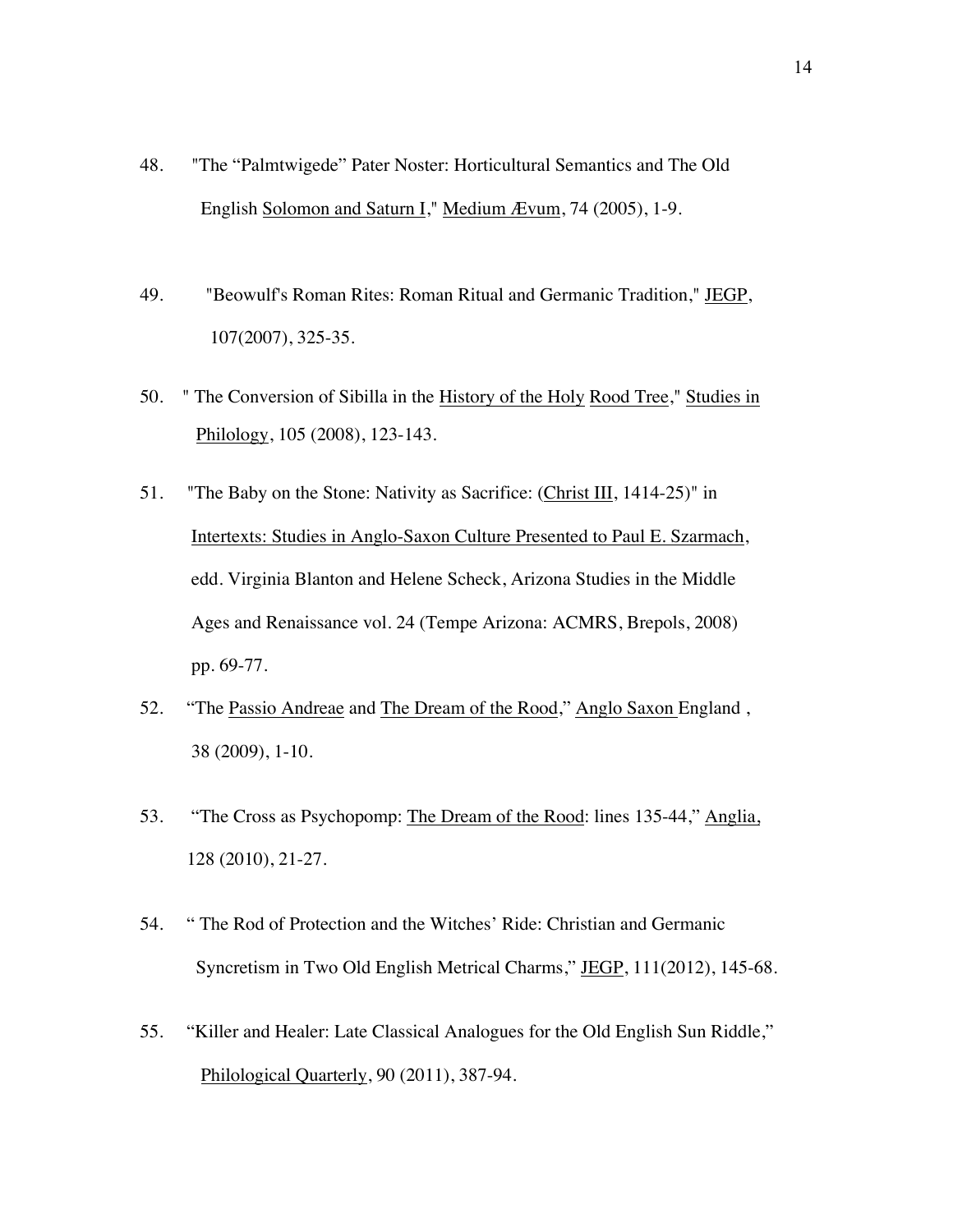- 56. "Haethcyn, Herebeald and Archery's Laws: Beowulf and the Leges Henrici Primi," Medium Ævum , 83 (2012), 211-21.
- 57. "The Weight of Love and the Anglo-Saxon Cold Water Ordeals," Reading Medieval Studies: Special Issue Law's Dominion: Medieval Studies for Paul Hyams (XL 2014), 34-41.
- 58. "Beowulf and Conversion History," in The Dating of Beowulf: a Reassessment ed. Leonard Neidorf (Cambridge: D. S. Brewer, 2014) pp.191-201.

- 1. "Two Notes on Patristic Allusion in Andreas,"Anglia, 84(1966), 156-62.
- 2. "The Hypocritical Bee in the Old English 'Homiletic Fragment I,' lines 18-30," NQ, n.s.15 (1968), 123.
- 3. "An Irish-Latin Analogue for the Blessing of the Sods in the Old English Æcer-Bot Charm," NQ, n.s.15 (1968), 362-63.
- 4. "Punishment According to the Joints of the Body in the Old English 'Soul and Body III,'" NQ, n.s. 15 (1968), 409-10.
- 5. "The Seven Joys of Heaven in 'Christ III' and Old English Homiletic Texts," NQ, n.s.16 (1969), 165-66.
- 6. "Punishment According to the Joints of the Body, Again," NQ, n.s. 16 (1969), 246.
- 7. "'Fiat lux' and the Generation of the Son: 'Christ I,' 214-48," NQ, n.s. 16 (1969), 246-48.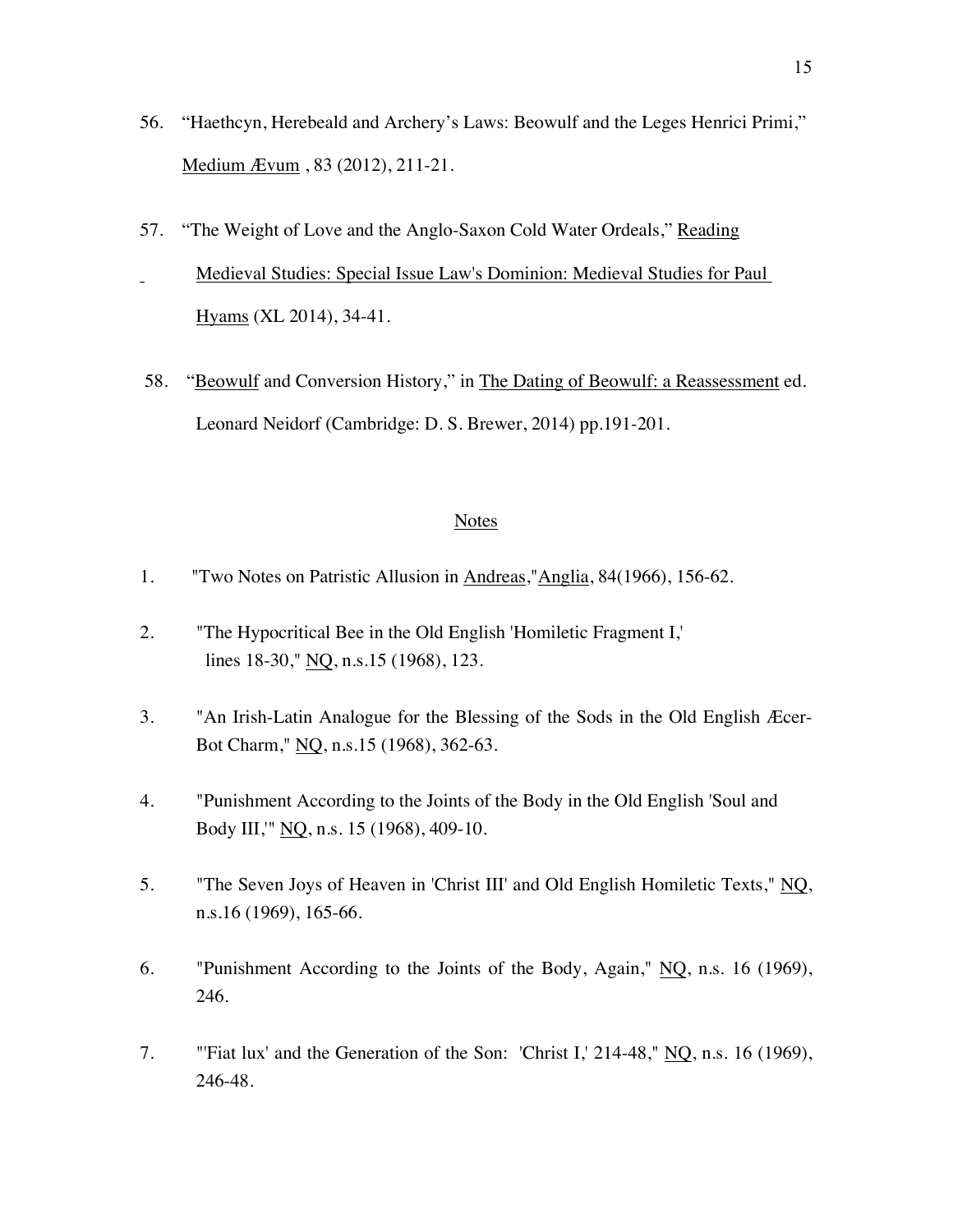- 8. "Apocryphal Cosmography and the 'Stream uton Sæ': A note on Christ and Satan, lines 4-12," PQ, 48 (1969), 550-54.
- 9. "Notes on the Eschatology of the Old English Christ III," NM, 70 (1969), 129-31.
- 10. "'Byrht Word' and 'Hælendes Heafod': Christological Allusion in the Old English Christ and Satan," ELN, 8 (1970-71), 6-9.
- 11. "The Falling Leaf and Buried Treasure: Two Notes on the Imagery of Solomon and Saturn, 314-22," NM, 71 (1970), 571-76.
- 12. "Notes on the Old English 'Maxims' I and II," NQ, n.s. 17 (1970), 445-47.
- 13. "'Hwyrftum Scriþað': Beowulf, line 163," Mediaeval Studies, 32 (1970), 379- 81.
- 14. "Two Notes on Solomon and Saturn," Medium Ævum, 40 (1971), 217-21.
- 15. "Further Notes on the Eschatology of the Old English Christ III," NM, 72 (1971), 691-98.
- 16. "Satan's Fiery Speech, 'Christ and Satan,' 78-79," NQ, n.s. (1972), 2-4.
- 17. "Notes on the Imagery and Structure of the Old English 'Christ I,'" NQ, n.s.19 (1972), 84-89.
- 18. "The Old World, The Levelling of the Earth, and the Burning of the Sea: Three Eschatological Images in the Old English 'Christ III,'" NQ, n.s. 19 (1972), 323-25.
- 19. "The 'Fyrst Ferðbana': Old English Exodus 399," NQ, 21 (1974), 204-05.
- 20. "Hebrews, Israelites and Wicked Jews: An Onomastic Crux in 'Andreas' 161-67," Traditio, 32 (1976), 358-61.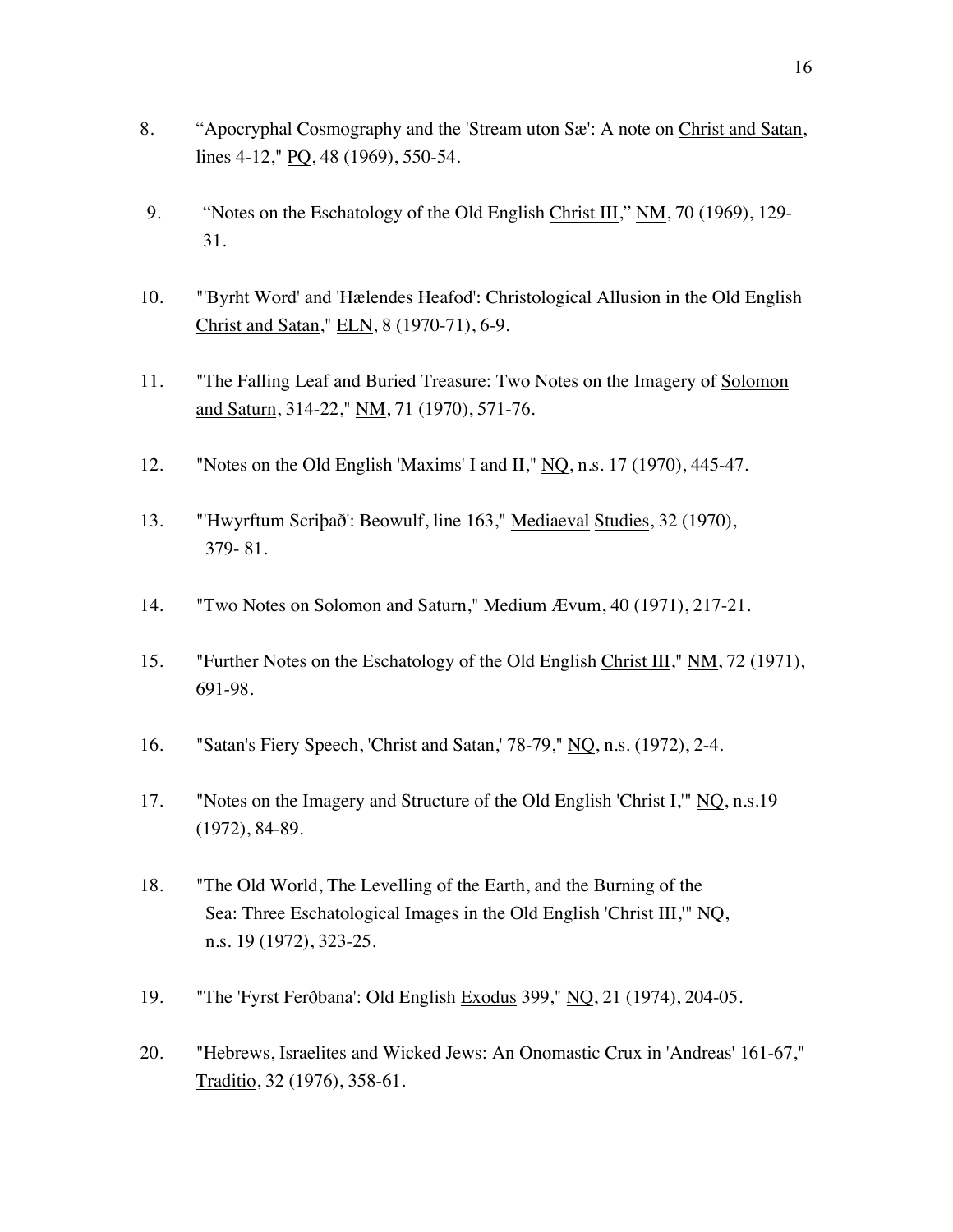- 21. "The 'Syrwarena Lond' and the Itinerary of the Phoenix: A Note on Typological Allusion in the Old English 'Phoenix'," NQ, n.s. 23 (1976), 482-84.
- 22. "A Liturgical Source for Christ I 164-213 (Advent Lyric VII)," Medium Ævum, 46 (1977), 12-15.
- 23. "The Theme of the Cosmological Cross in Two Old English Cattle Theft Charms," NQ, n.s. 25 (1978), 488-90.
- 24. "Bethania, the House of Obedience: The Old English Christ II, 456-67," NQ, n.s. 27 (1980), 290-92.
- 25. "Bread and Stone, Again: Elene 611-18," NM, 81 (1980), 252-57.
- 26. "The First Beginning and the Purest Earth: Guthlac B, Lines 114," NQ, n.s. 28 (1981), 387-89.
- 27. "The Measure of Hell: Christ and Satan 695-772," PQ, 60 (1981), 409-414.
- 28. "The Sphragis as Apotropaic Sign: Andreas 1334-44," Anglia, 101 (1983), 147- 51.
- 29. "Satan's Injured Innocence in Genesis B, 360-2; 390-2: A Gregorian Source," English Studies, 80 (1984), 289-90.
- 30. "The Kingdom of the Father, Son and Counsellor: Judgement Day II, 290-30," NQ, n.s. 32 (1985), 7-8.
- 31. "The Myth of the Ark-Born Son of Noe and the West-Saxon Royal Genealogical Tables," Harvard Theological Review, 80 (1987), 379-83.
- 32. "Saturn's Time Riddle: An Insular Latin Analogue for Solomon and Saturn II lines 282-291," RES, n.s. 39 (1988), 273-76.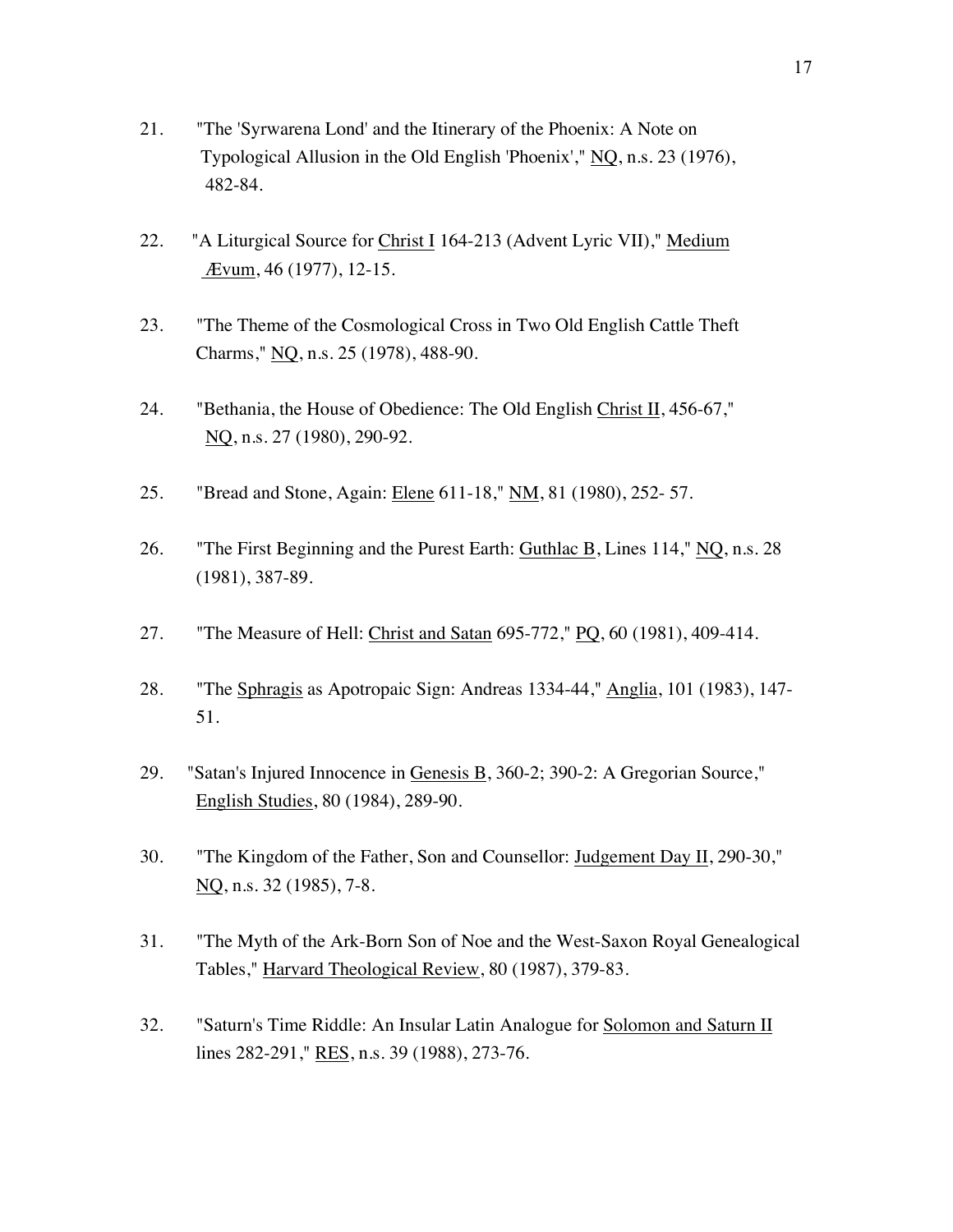- 33. "Wealhtheow as a Foreign Slave: Some Continental Analogues," Philological Quarterly, 69 (1990), 106 -12.
- 34. "Beowulf as Seldguma: Beowulf, lines 247-51," Neophilologus, 74 (1990), 236- 39.
- 35. "The Anchor of Hope and the Sea of this World: Christ I, 850-66," English Studies, 75 (1994), 289-92.
- 36. "'When the Leader is Brave...': An Old English Proverb and its Vernacular Context," Anglia, 119 (2001), 232-36.
- 37. "'Leger weardiað': The Wife's Lament 34b," ANQ, 15 (2002), 34-37.
- 38. "The Failing Torch: The Old English Elene, 1256-59," Notes and Queries, 216 (2005), 155-60.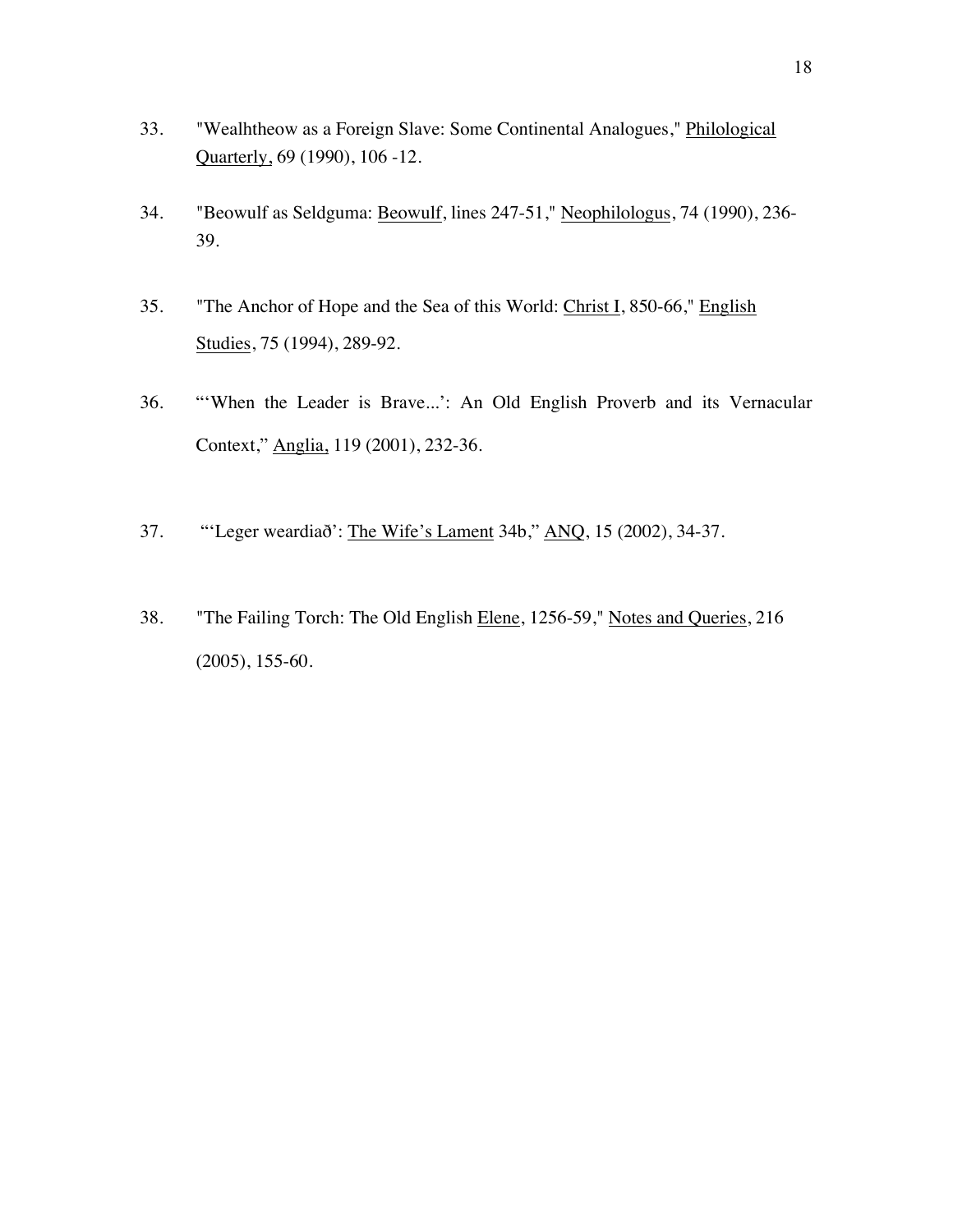#### Middle English

- 1. "Parody and Theme in the Middle English 'Land of Cokaygne,'" NQ, n.s. 22 (1975), 55-59.
- 2. "'Half-waking, Half-sleeping': A Tropological Motif in a Middle English Lyric and its European Context," RES, n.s. 29 (1978), 50-56.
- 3. "Dunbar's Giant: 'On the Resurrection of Christ,' lines 17-24," Anglia, 96 (1978), 451-56.
- 4. "Gawain's Jesting Lie: Towards an Interpretation of the Confessional Scene in Gawain and the Green Knight," Studia Neophilologica, 52 (1980), 279-86.
- 5. "The Middle English Lyric 'How Christ Shall Come': An Interpretation," Medium Ævum, 52 (1983), 239-46.
- 6. "Androgyny and Conversion in the Middle English Lyric, 'In the Vaille of Restless Mynd'," ELH, 53 (1986), 459-70.
- 7. "'Mary, The Rose Bush' and the Leaps of Christ," English Studies, 67 (1986), 478-82.
- 8. "Universal Salvation and its Literary Context in Piers Plowman B Passus 18," The Yearbook of Langland Studies, 5 (1991), 65-76. (The R E Kaske memorial issue).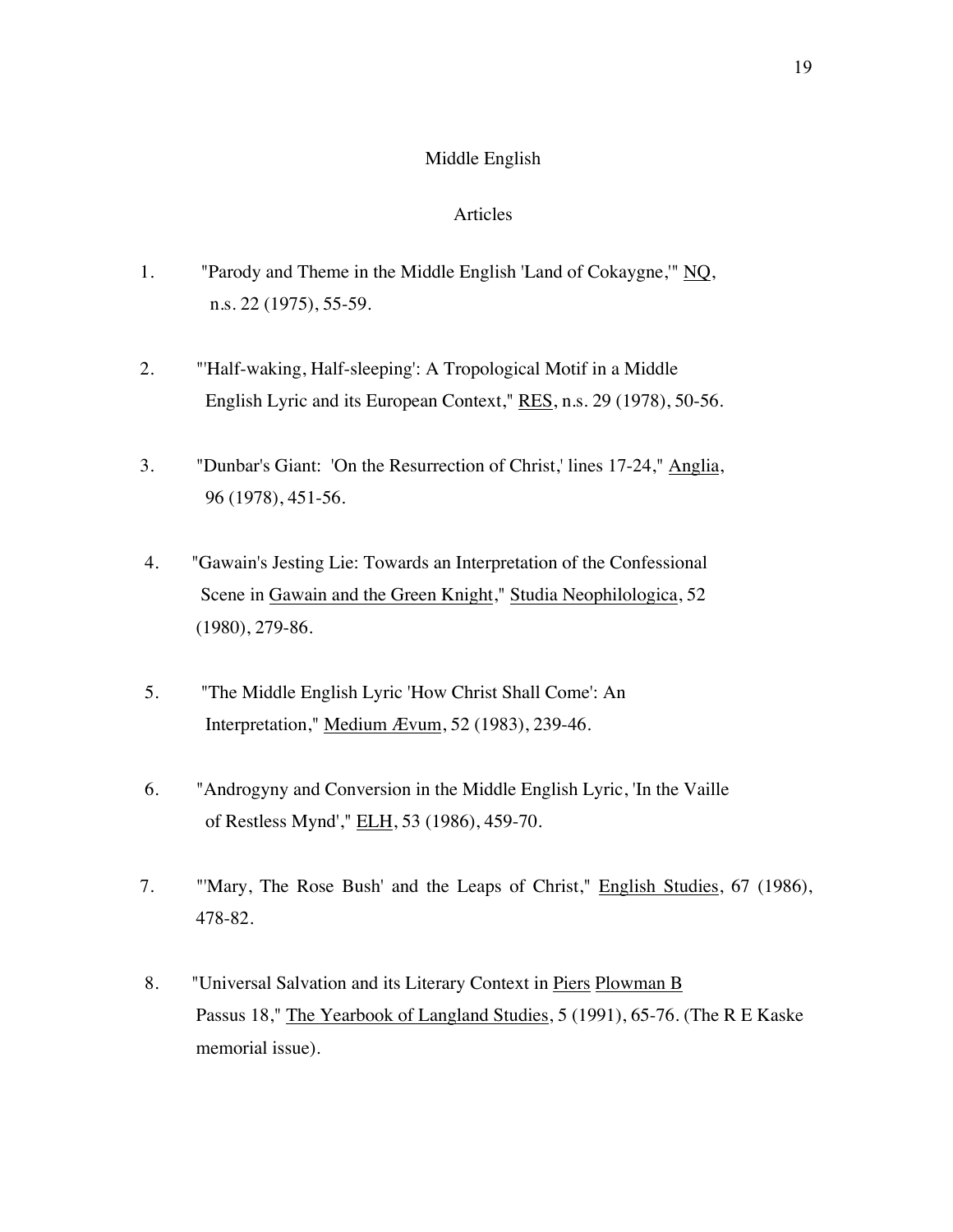- 9. "Satan's Pratfall and the Foot of Love: Some Pedal Images in Piers Plowman A, B, and C," YLS, 14(2000), 153-161.
- 10. "'The Ballad of St. Steven and Herod': Biblical History and Medieval Popular Culture," Medium Ævum, 70 (2001), pp.240-49.
- 11. "'Dumb David': Silence and Zeal in Lady Church's Speech, Piers Plowman C. 2. 30-40, " Yearbook of Langland Studies, 15 (2001), 203-11.
- 12. "The Swift Samaritan's Journey," Anglia, 120 (2002), 184-99.
- 13. "Green and Filial Love: Two Notes on the Russell-Kane C Text: C. 8. 215 and C.17.48," Yearbook of Langland Studies, 16 (2002), 67-83.
- 14. "Stet verbum regis: Why Henryson's Husbandman is not a King," English Studies, 86 (2005),127-32.
- 15. "Adam, 'The Fyrste Stocke' and the Political Context of Chaucer's 'Gentilesse,'" in "Seyd in forme and reverence: Essays on Chaucer and Chaucerians in Memory of Emerson Brown Jr., edd. T. L. Burton and John F. Plummer (Adelaide, Provo: The Chaucer Studio Press, 2005) 145-50.
- 16. "'The longe man ys seld wys': Proverbial Characterization and Langland's Long Will," Yearbook of Langland Studies, 18 (2004), 73-79. (With Susan E. Deskis)
- 17. "When God whistled for Chickens": Birds and Poverty in *Piers Plowman* B. 15. 462-83," Yearbook of Langland Studies, 19 (2005), 45-58.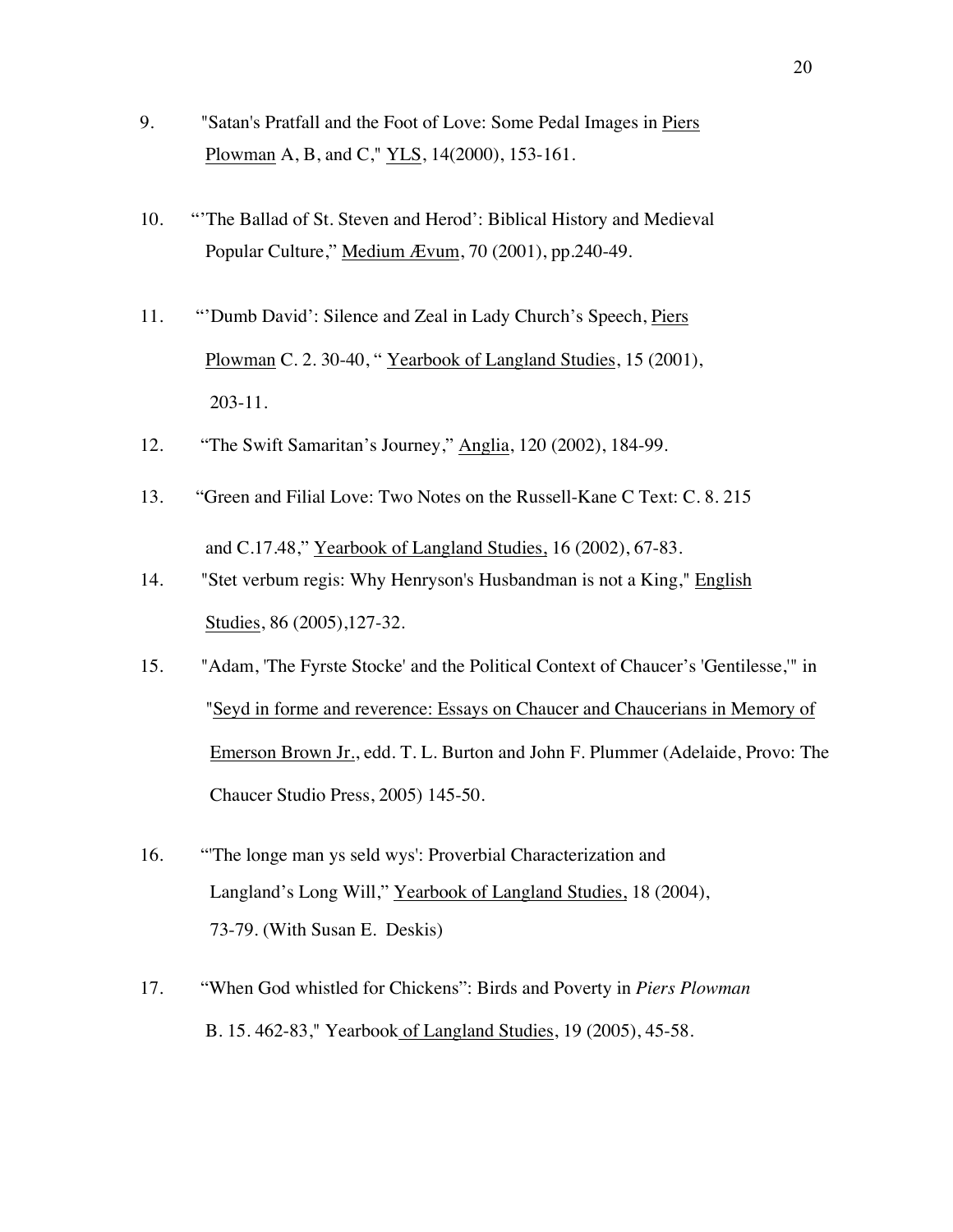- 18. " The Middle English "Judas" Ballad and the Price of Jesus: Ballad Tradition and the Legendary History of the Cross, " English Studies, 89 (2008), 1-11.
- 19. " God's Tower: Piers Plowman B, Prologue 11-16," Yearbook of Langland Studies, 21(2007), 77-82.
- 20. "Blowing Blindness in Cleanness (line 885)," in Through a Classical Eye Transcultural and Transhistorical Visions in Medieval English, Italian and Latin Literature in Honour of Winthrop Wetherbee, edd. Andrew Galloway and R. F. Yaeger ( Toronto, Buffalo, London: Unversity of Toronto Press, 2009), 381-89.
- 21. "The 'Corpus Christi Carol' and the Yonec /'Canary Prince' Tradition, " in Child's Children : Ballad Study and its Legacies, ed. Joseph Harris and Barbara Hillers , Ballads, Songs International Studies 7, (Wissenschaftlicher Verlag: Trier, 2012) pp. 127-39.

1. "The Light that Blew the Saints to Heaven: Piers Plowman B. V. 495- 503," RES, 24 (1973), 444-49.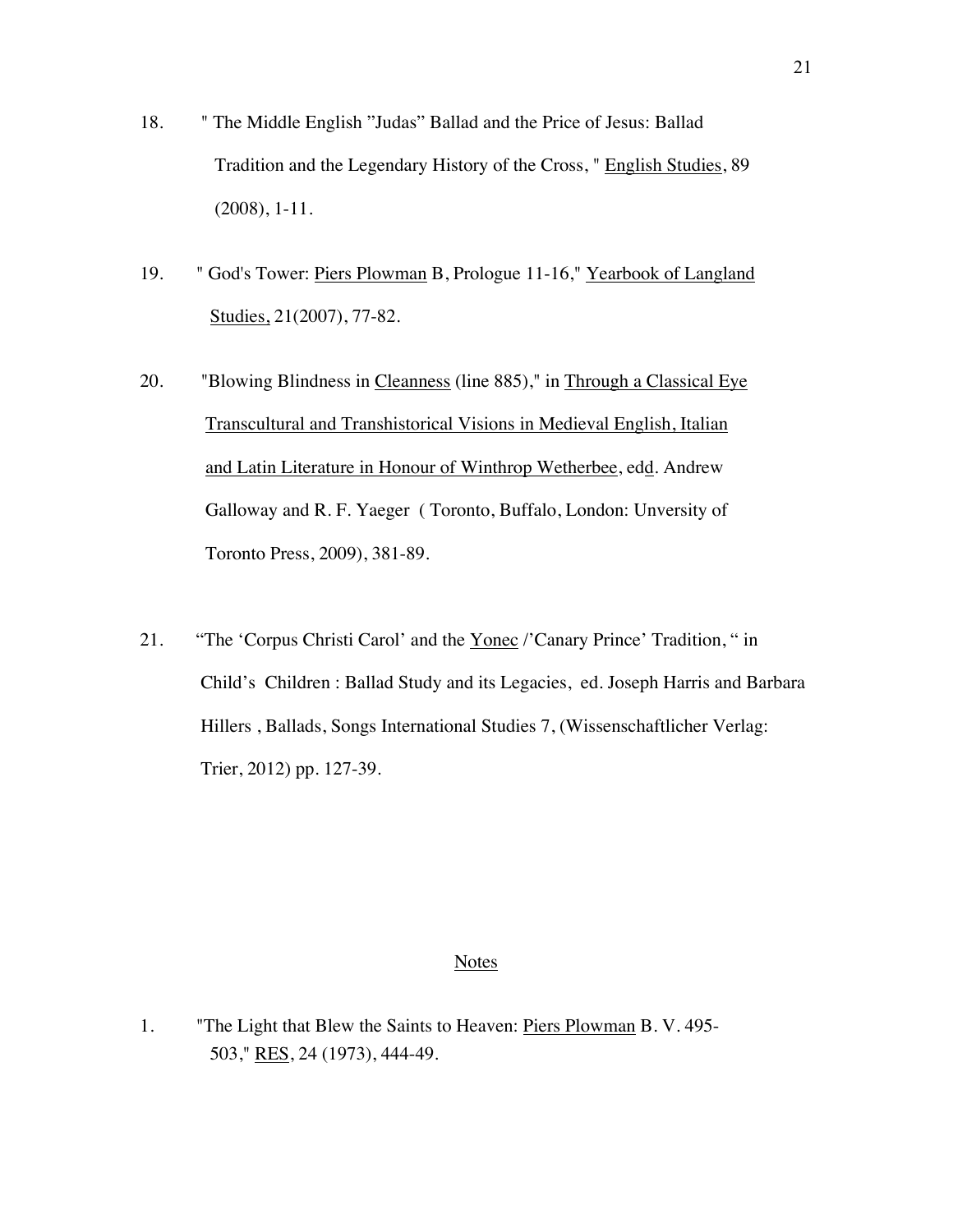- 2. "Two Notes on Exegetical Allusion in Langland: Piers Plowman, B. I, 115-124 and XI, 161-167," NM, 75 (1974), 92-97.
- 3. " A Liturgical Allusion in 'Piers Plowman' B. XVI: 88:Filius, bi the Fader wille and frenesse of Spiritus Sancti," NQ, n.s. 22 (1975), 531-32.
- 4. "Davidic Typology and the Characterization of Christ: 'Piers Plowman' B. XIX. 95-103," NQ, n.s. 23 (1976), 291-94.
- 5. "Christ's 'Three Clothes': 'Piers Plowman' C. xi. 193," NQ, n.s. 25 (1978), 200-03.
- 6. "'Hirundines Habent Quidem Prescium': Why Henryson's 'Preaching of a Swallow' Is Preached by a Swallow," Scottish Literary Journal (Spring Supplement) 26 (1986), 30-31.
- 7, "Seth the 'Seeder' in Piers Plowman C. 10. 249," The Yearbook of Langland Studies, 1 (1987), 105-8.
- 8. "The Edified Christian: Piers Plowman B. I. 90," The Yearbook of Langland Studies, 6 (1992), 137-40.
- 9. "The Wolf Doesn't Care: The Proverbial and Traditional Context of La3amon's Brut Lines 10624-36," RES, n.s. 46 (1995), 41-48. (With Susan E. Deskis, Northern Illinois University)
- 10. "The Problem of Synechdochic Flesh: Piers Plowman B. 9. 49-50," The Yearbook of Langland Studies, 15(2001), 213-18.
- 11. "Quhen Sabot all Jugis; Dunbar's 'The Tretis of the Tua Mariit Wemen and the Wedo', Lines 501-502," Notes and Queries 248 (2003) 19-20."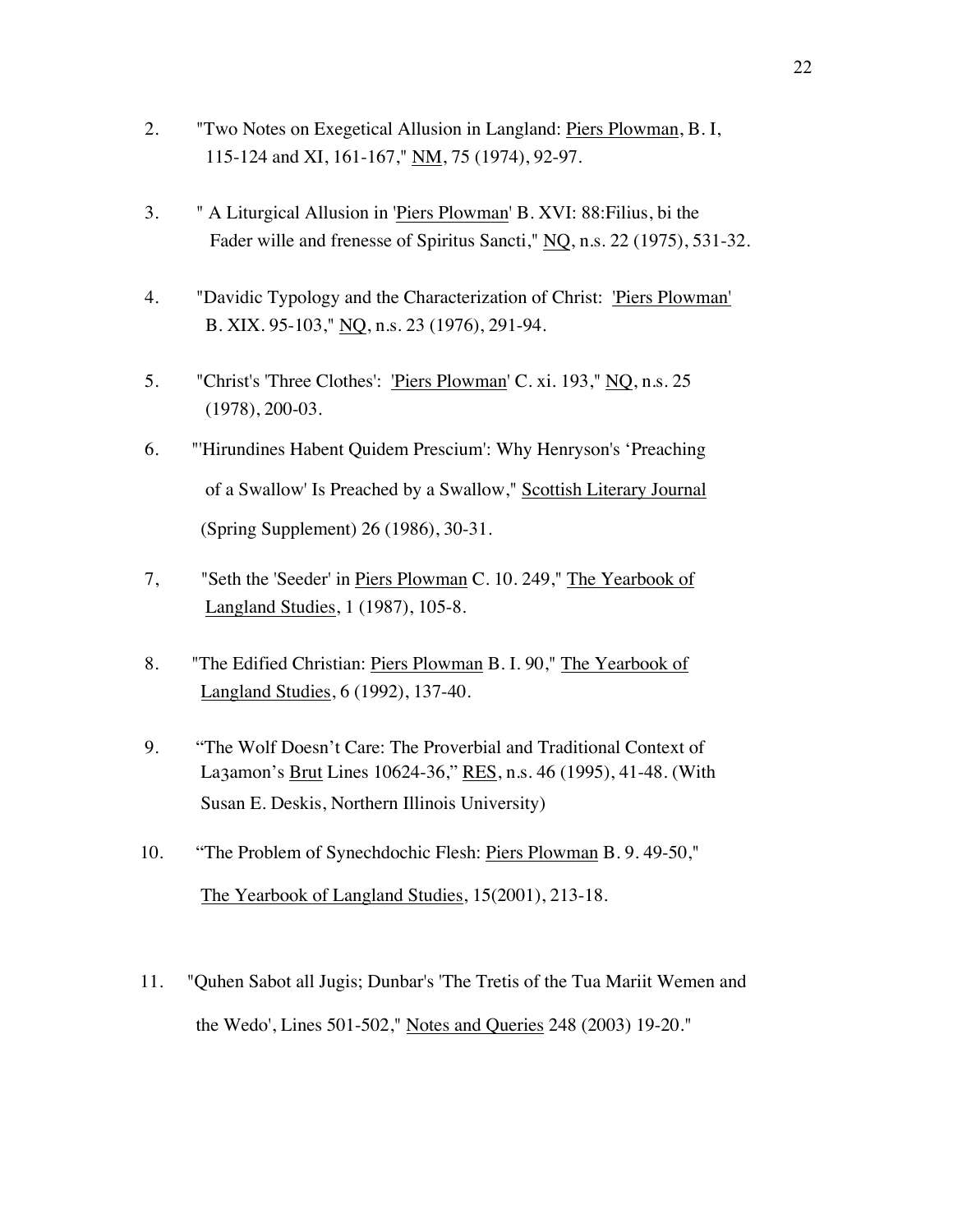12. "Abraham and Sarah as Father and Mother of Israel: Cleaness Line 112," Notes and Queries, 62.1 (2015), 25-27.

## Old Norse-Icelandic

- 1. "Number and Pattern in Lilja," JEGP,  $69$  (1970), 561-67.
- 2. "The Evisceration of Bróðir in 'Brennu-Njáls Saga,'" Traditio, 37 (1981), 437-44.
- 3. "The Confession of Beowulf and the Structure of Volsunga Saga," in The Vikings, ed. R. T. Farrell (London and Chichester: Philmore, 1982), 165-79.
- 4. "Longinus, Charlemagne, and Oðinn: William of Malmesbury, De Gestis Regum Anglorum II, 135," Saga-Book, 21 (1982-83), 80-84.
- 5. "Rígsþula: Some Medieval Christian Analogues," Speculum, 61 (1986), 79-89.
- 6. "Odin, Rinda and Thaney, The Mother of St. Kentigern," Medium Ævum, 55 (1986), 230-37.
- 7. "Gestr's 'Prime Sign': Source and Signification in Norna-Gests þáttr," Arkiv för Nordisk Filologi, 104 (1989), 103-22 (with Joseph Harris, Harvard University).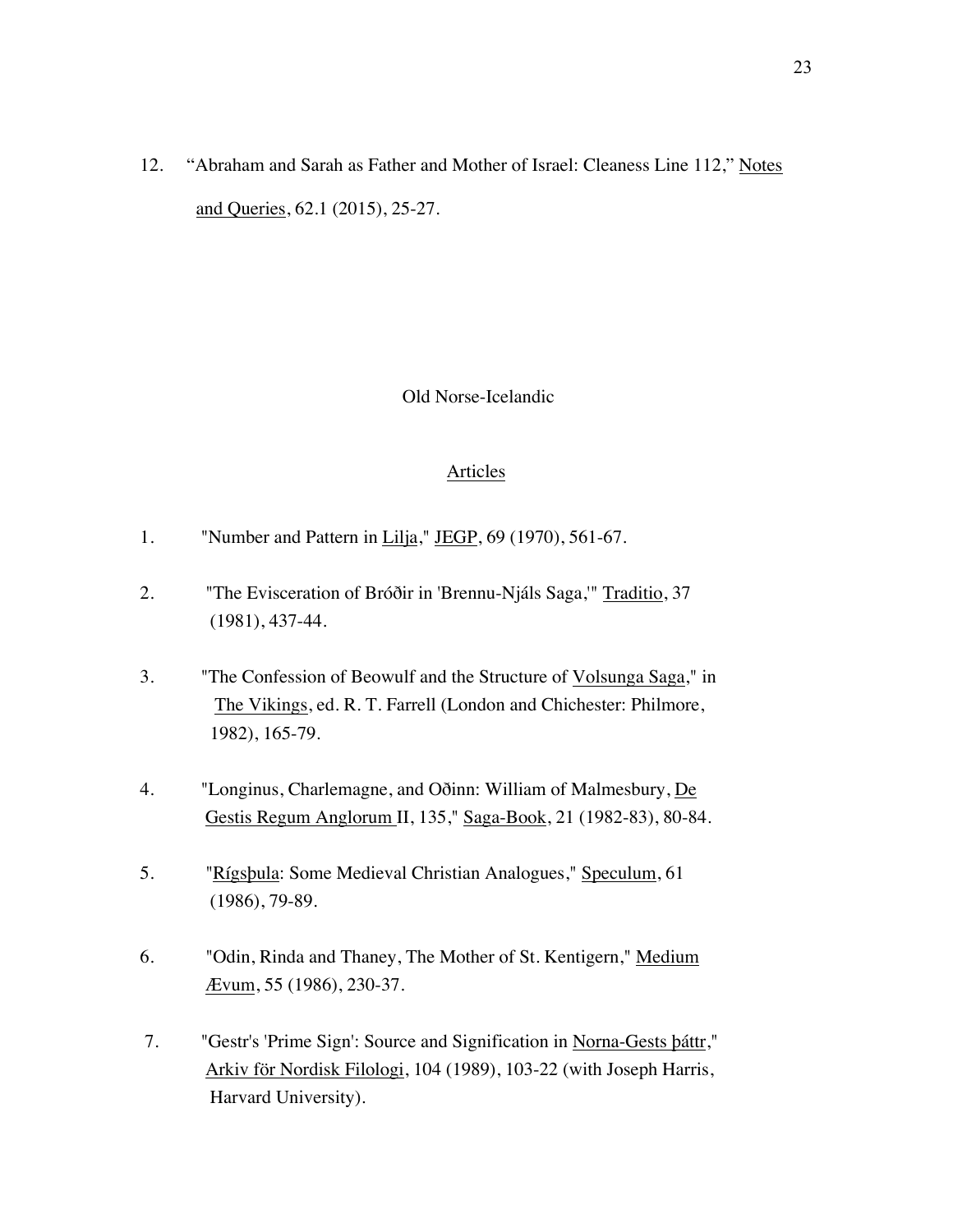- 8. "Delivering the Damned in Old English Anonymous Homilies and Jón Arason's Ljómur," Medium Ævum, 61 (1992), 75-82.
- 9. "Tormenting the Devil with Boiling Drops: An Apotropaic Motif in the Old English Solomon and Saturn I and Old Norse-Icelandic Literature," JEGP, 92 (1993), 157-166.
- 10. "Guðlaugr Snorrasson: The Red Faced Saint and the Refusal of Violence," Scandinavian Studies, 67 (1995), 145-52.
- 11. "Rígsþula: Some Medieval Christian Analogues," Speculum, 61 (1986), 79-89, reprinted in The Poetic Edda: Essays on Old Norse Mythology, edd. Paul Acker and Carolyne Larrington (New York and London: 2002) pp.231-43.
- 12. "Annunciation, Birth and Stasis: An Interpretation of A Faroese Marian/Lorica Ballad," Scandinavian Studies, 77 (2005), 439-50.
- 13. "Perchta the Belly Slitter and Án hrísmagi: Laxdaela saga cap. 48-49," JEGP, 107 (2007), 516-23.
- 14. "'Guðrúnarkviða in fyrsta': Guðrún's Healing Tears," in Revisiting the Poetic Edda : Essays on Old Norse Heroic Legend, edd. Paul Acker and Carolyne Larrington (New York and London: Routledge, 2013) pp.107-16.

1. "Eve's Light Answer: Lilja, Stanzas 16-17," Medieval Scandinavia, 2 (1969), 129-31.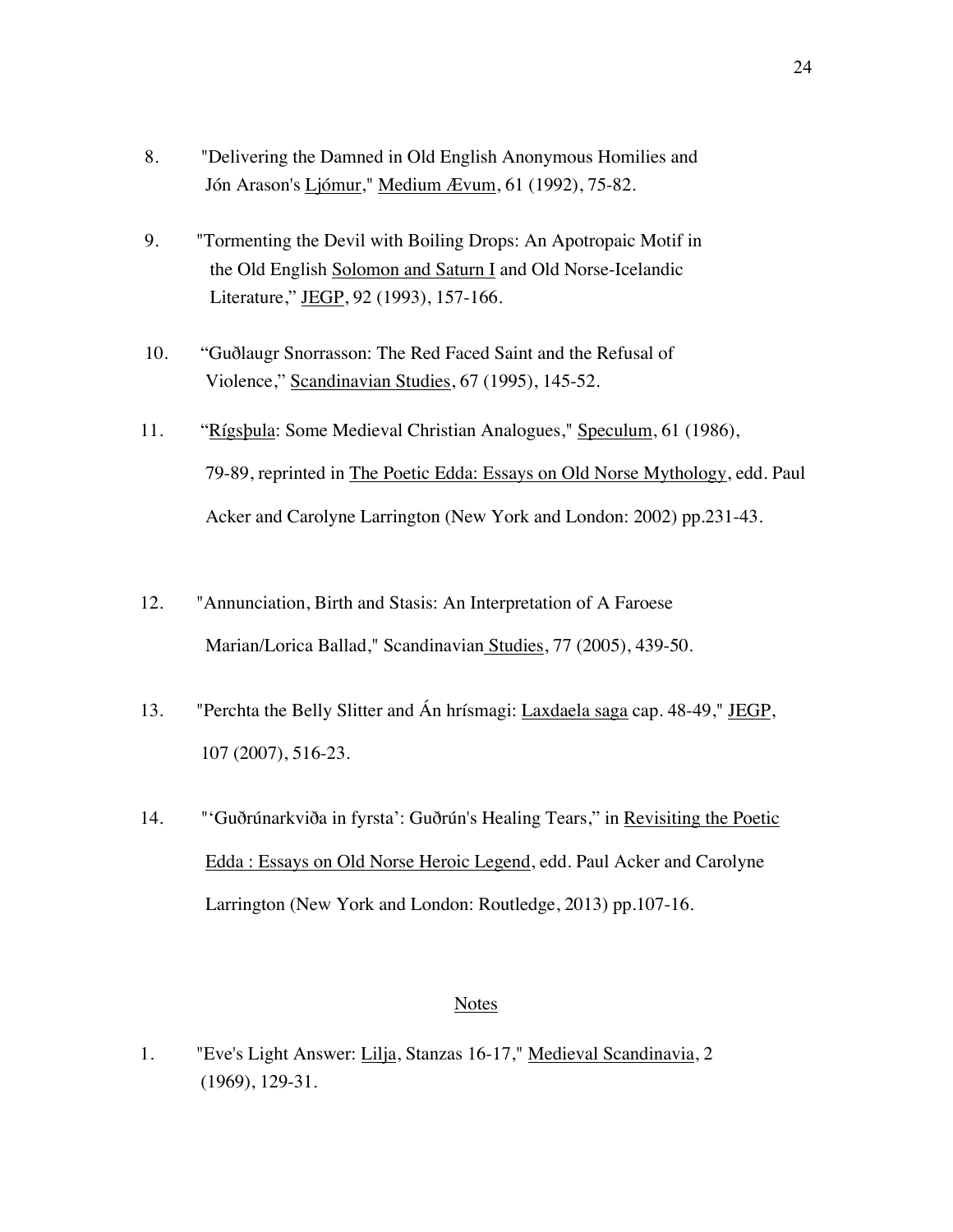- 2. "The Foreseen Wolf and the Path of Wisdom: Proverbial and Beast Lore in Atlakviða," Neophilologus, 77 (1993), 675-77.
- 3. "The Red Faced Saint, Again," SS, 67 (1995), 544-47.

## Edited Book

1. Joseph Harris, Speak Useful Words or Say Nothing: Old Norse Studies, ed. Thomas D. Hill and Susan E. Deskis, Islandica 53 (Ithaca: Cornell University Library, 2009) pp. xiv + 347.

## Romance Studies

- 1. "Narcissus, Pygmalion, and the Castration of Saturn: Two Mythographical Themes in the Roman de la Rose," SP, 71 (1974), 404- 26.
- 2. "Adam's Noon: Paradiso XXVI, 139-42," Dante Studies, 100 (1982), 93- 97.
- 3. "The Genealogy of Galahad and the New Age of the World in the Old French Prose Queste del Saint Graal," Philological Quarterly, 74(1994), 287-97.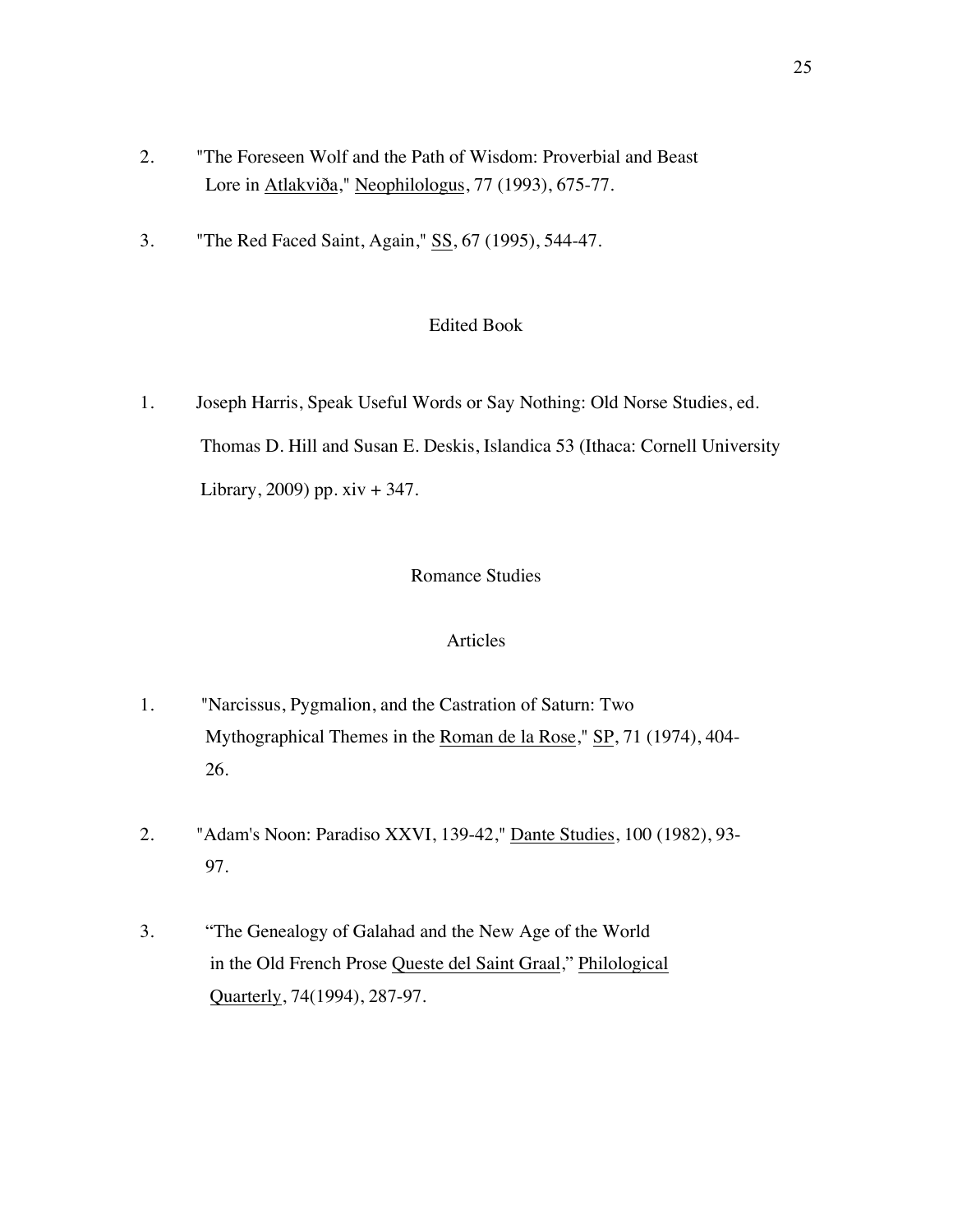- 1. "A Note on Flamenca, Line 2294," Romance Notes, 7 (1965-66), 80-82.
- 2. "La Vieille's Digression on Free Love: A Note on Rhetorical Structure in the Romance of the Rose," Romance Notes, 8 (1966-67), 113-15.
- 3. "Dante's Palm: Purgatorio XXII: 130-135," MLN, 82 (1967), 103-05.
- 4. "The Fool on the Bridge: 'Can vei la lauzeta mover,' Stanza 5," Medium Ævum, 48 (1979), 198-200.
- 5. "Enide's Colored Horse and Salernitan Color Theory: Erec et Enide, lines 5268-81," Romania, 108 (1987), 523-27.
- 6. "Jaufré, Pwyll and the Receding Lady: An Essay on Comparative Horsemanship," French Studies Bulletin: A Quarterly Supplement, 37 (Winter 1990-91), 1-3.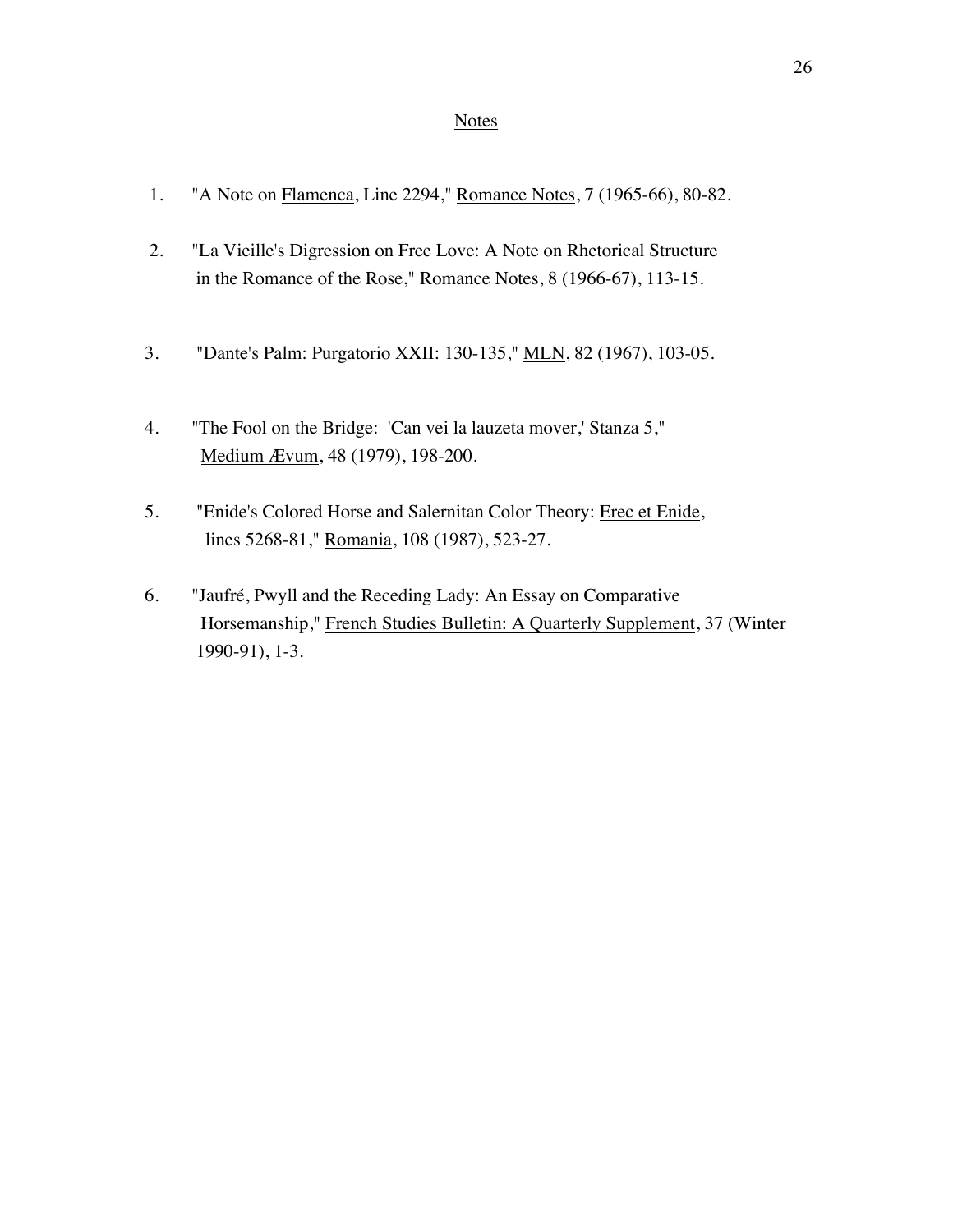## Medieval Latin/Old High German/Old Frisian

- 1. "Raquel and Ragnel: Notes on the Literary Genealogy of a Devil," Names, 22 (1974), 145-49.
- 2. "Invocation of the Trinity and the Tradition of the Lorica in Old English Poetry," Speculum, 56 (1981), 259-67.
- 3. "The Blood of Elias and the Fire of Doom: A New Analogue for Muspilli, vss. 52 ff.," NM, 81 (1980), 439-42 (with Arthur Groos, Cornell University).
- 4. "Longinus, Charlemagne, and Oðinn: William Malmesbury, De Gestis Regum Anglorum II, 135," Saga-Book, 21 (1982-83), 80-84.
- 5. "Odin, Rinda and Thaney, The Mother of St. Kentigern," Medium Ævum, 55 (1986), 230-37.
- 6. " Two Notes on the Old Frisian Fia-Eth" in Approaches to Old Frisian Philology ed. Rolf H. Bremmer Jr. et al. Amsterdamer Beiträge zur Alteren Germanistik Band 49 (Amsterdam, Atlanta, Georgia: Rodopi, 1998 pp.169- 78.
- 7. "The Crowning of Alfred and the Topos of Sapientia et Fortitudo in Asser's Life of King Alfred," Neophilologus, 86 (2002), 471-76.
- 8. "A Riddle on the Three Orders in the Collectanea Pseudo-Bedae?," Philological Quarterly, 80 (2001), 205-12.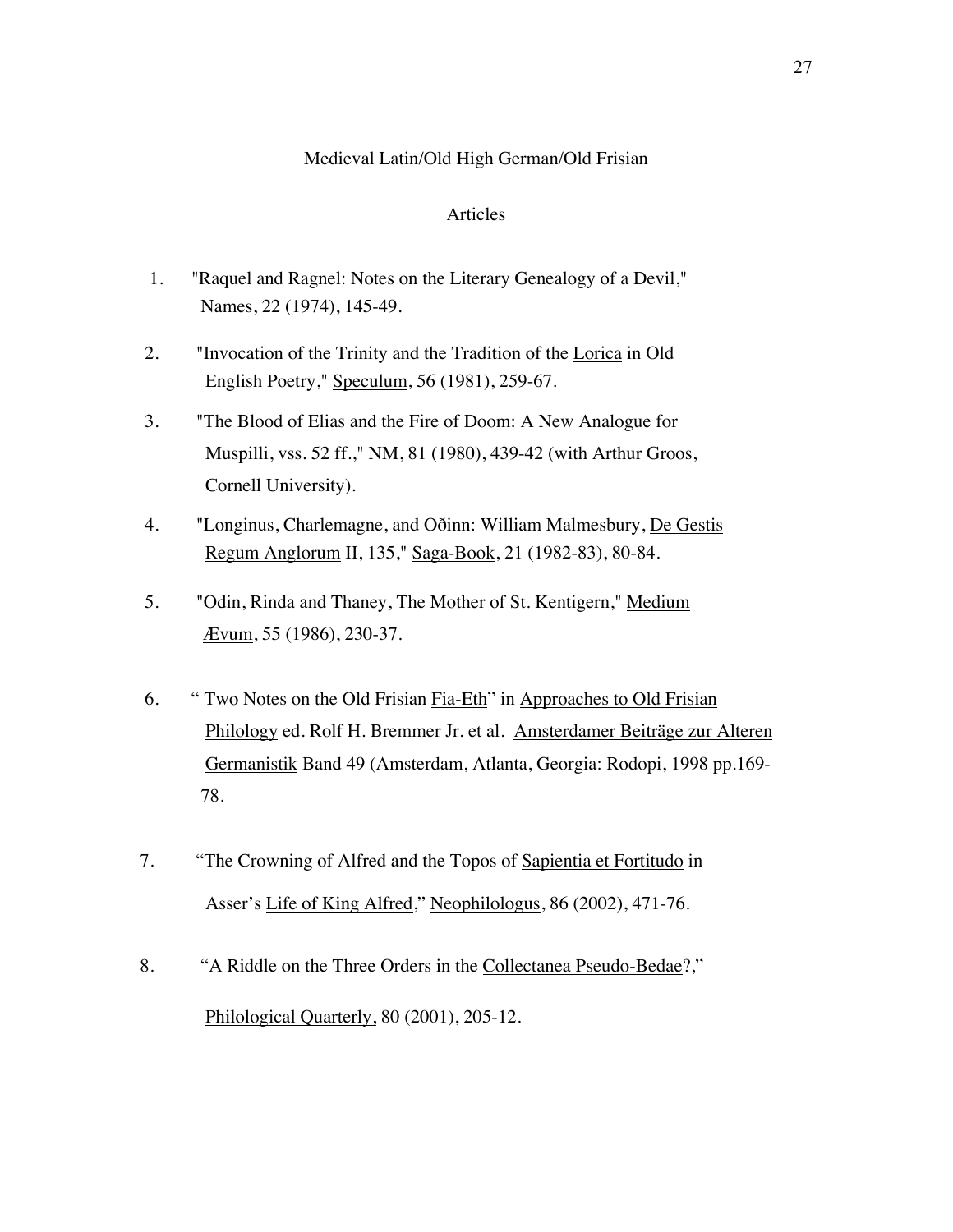9. "'Non nisi uirgam tantum ... in manu ': Sigeberht's Mosaic Aspirations (Bede, Historia Ecclesiastica III, 18)," Notes and Queries, n.s. 53(2006), 391-95.

# **Notes**

- 1. "Angelic Movement in Bede's 'Historia Ecclesiastica,' IV, 3," NQ, n.s. 16 (1969), 44-45.
- 2, "Drawing the Demon's Sting: A Note on a Traditional Motif in Felix's 'Vita Sancti Guthlaci'," NQ, n.s. 23 (1976), 388-90.
- 3. "VIII Genitus Homo as a Nomen Sacrum in a Twelfth-Century Anglo- Latin Fever Charm," NQ, n.s. 30 (1983), 487-88.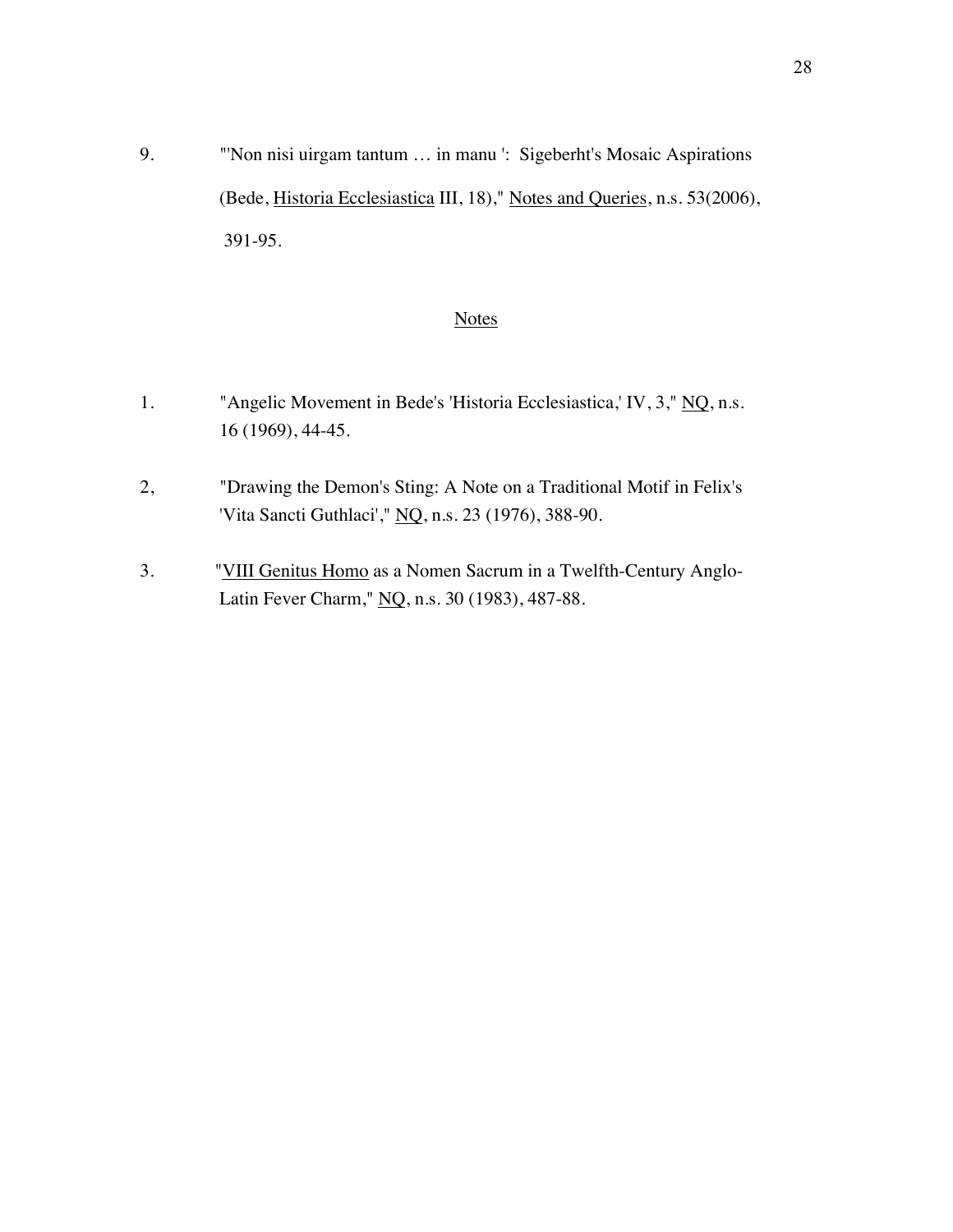### Reviews

R. H. Bowers, The Legend of Jonah (The Hague: Martinus Nijhoff, 1971), pp. vi + 85, Speculum, 48 (1973), 736-37.

John Gardner, The Construction of Christian Poetry in Old English (Carbondale: Southern Illinois University Press, 1975), pp. xii + 147 pp, in Anglia, 95 (1977), 498-500.

Micheline M. Larès, Bible et Civilization Anglaise: Naissance d'une tradition (Paris: Didier, 1974), pp. 345, in Medium Ævum, 46 (1977), 292-93.

T. A. Shippey, Poems of Wisdom and Learning in Old English (Cambridge, England: D. S. Brewer Ltd., 1976), pp. iv + 152, in Speculum, 53 (1978), 630-31.

D. E. Calder and M. J. B. Allen, Sources and Analogues of Old English Poetry: The Major Latin Texts in Translation (Cambridge, England: D. S. Brewer Ltd., 1976), pp. xv + 235., in NQ, n.s. 25 (1978), 247-48.

Stephen Barney, English Vocabulary (New Haven, London: Yale Univ. Press, 1977), pp.  $xiv + 108$ , in Speculum, 53 (1978), 786.

Graham D. Caie, The Judgment Day Theme in Old English Poetry [Publications of the Department of English, University of Copenhagen 2.] (Copenhagen: Nova, 1976), pp. xiii + 258, Anglia, 99 (1981), 490-92.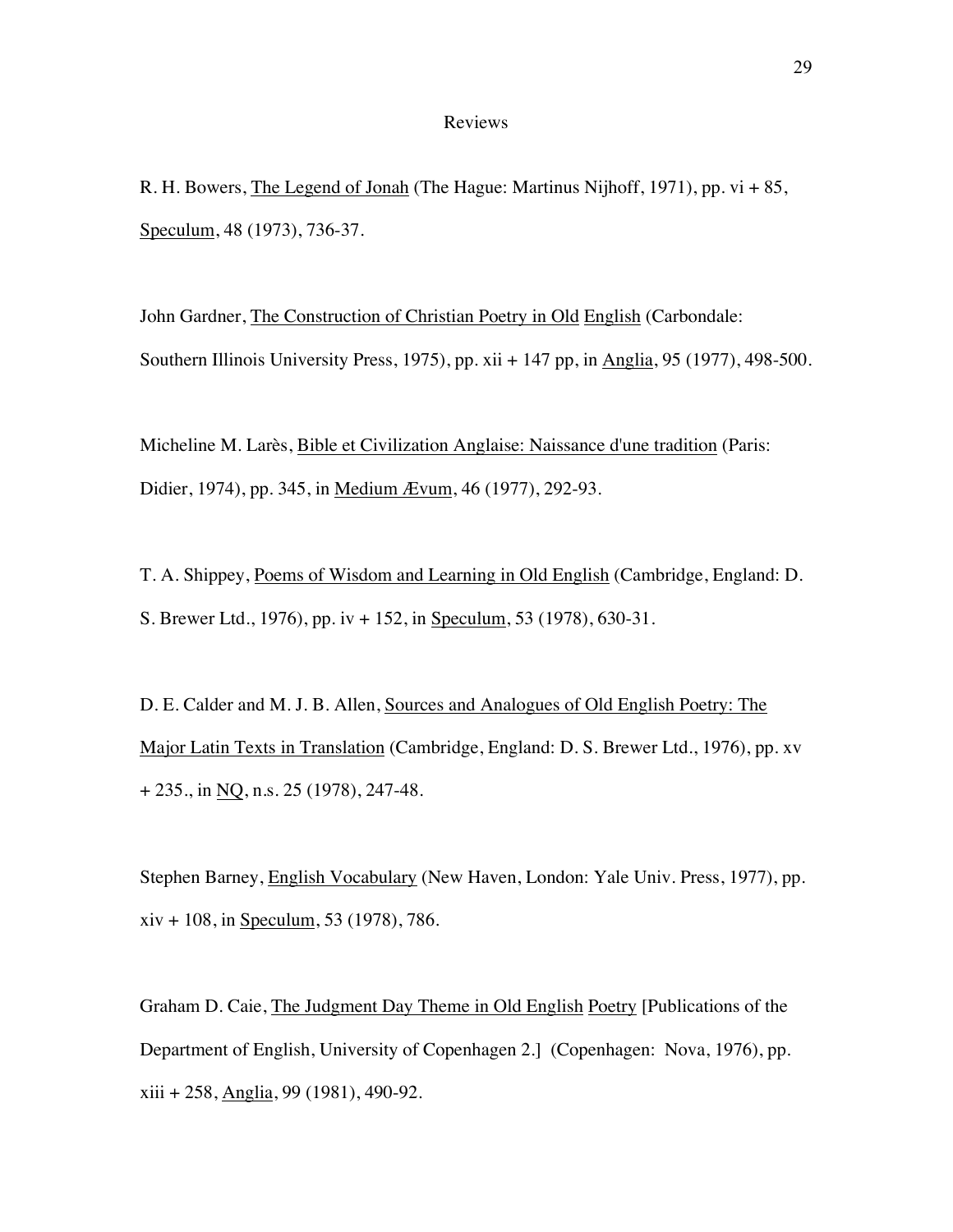Ælfric's Catholic Homilies: The Second Series, Text, ed. Malcolm Godden, EETS, s.s. 5 (London: Oxford Univ.Press, 1979), pp. xcvi + 390, JEGP, 81 (1982), 404-05.

Priscella Martin, Piers Plowman: The Field and The Tower (London: MacMillan, 1979), pp. ix + 172, in NQ, n.s. 2 (1982), 240-41.

Ivens Saga, ed. Foster W.Blaisdell. Editiones Arnamagnaeanae, B, 18 (Copenhagen: C. A. Reitzel, 1979), pp. clx + 235, JEGP, 81 (1982), 527-28.

D. W. Robertson, Essays in Medieval Culture (Princeton University Press, 1980), pp. xx  $+404, ELN, 21 (1984), 63-65.$ 

Charles R. Sleeth, Studies in 'Christ and Satan', McMaster Old English Studies and Texts 3 (Toronto and London: University of Toronto Press, 1982), pp.xvi + 170, Speculum, 60 (1985), 230-31.

John V. Fleming, Reason and the Lover, (Princeton: Princeton University Press, 1984), pp. xii + 196, Speculum, 60 (1985), 973-77.

John D. Niles, Beowulf: The Poem and its Tradition (Cambridge: Harvard University Press, 1983), pp. viii + 310, JEGP, 84 (1985), 540-43.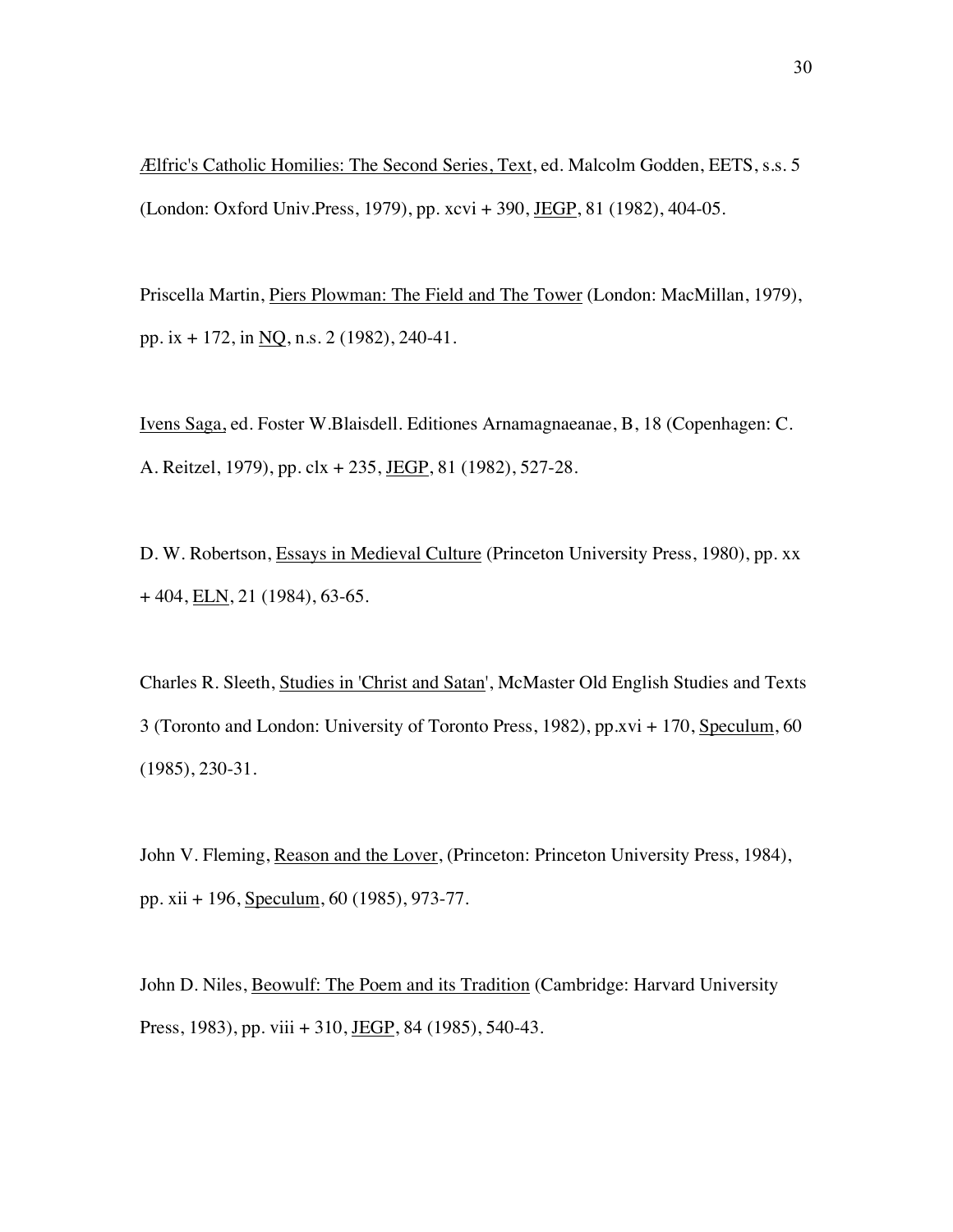J. A. Burrow, The Ages of Man: A Study in Medieval Writing and Thought (Oxford and New York: Clarendon Press, 1986), pp. xi + 211, Studies in the Age of Chaucer, 7 (1987), 198-99.

Duggals Leiðsla, ed. Peter Cahill (Reykjavík: Stofnun Arna Magnússonar, 1983), pp. xcvi + 148, JEGP, 86 (1987), 82-83.

A. J. Minnis, Medieval Theory of Authorship: Scholastic Literary Attitudes in the later Middle Ages (London: Scholar Press, 1984), pp. xvii + 317, Anglia, 106 (1988), 496-97.

Nicholas Howe, The Old English Catalogue Poems, Anglistica 23 Copenhagen: Rosenkilde, 1985), Papers in Language and Literature, 24 (1988), 448-49.

C.William Marx and Jeanne F. Drennan, The Middle English Prose Complaint of Our Lady and Gospel of Nichodemus, Middle English Texts 19, (Heidelberg: Carl Winter, 1987), pp. 232, Speculum, 66 (1991), 666-67.

John A. Alford, ed., A Companion to Piers Plowman (Berkeley: University of California Press, 1988), pp. xii + 286 Anglia, 109 (1991), 490-94.

Judith N. Garde, Old English Poetry in Medieval Christian Perspective: A Doctrinal Approach (Cambridge: D.S. Brewer; Rochester, NY: Boydell and Brewer, 1991), pp. vi +232, Medium Ævum, 61 (1992), 309-10.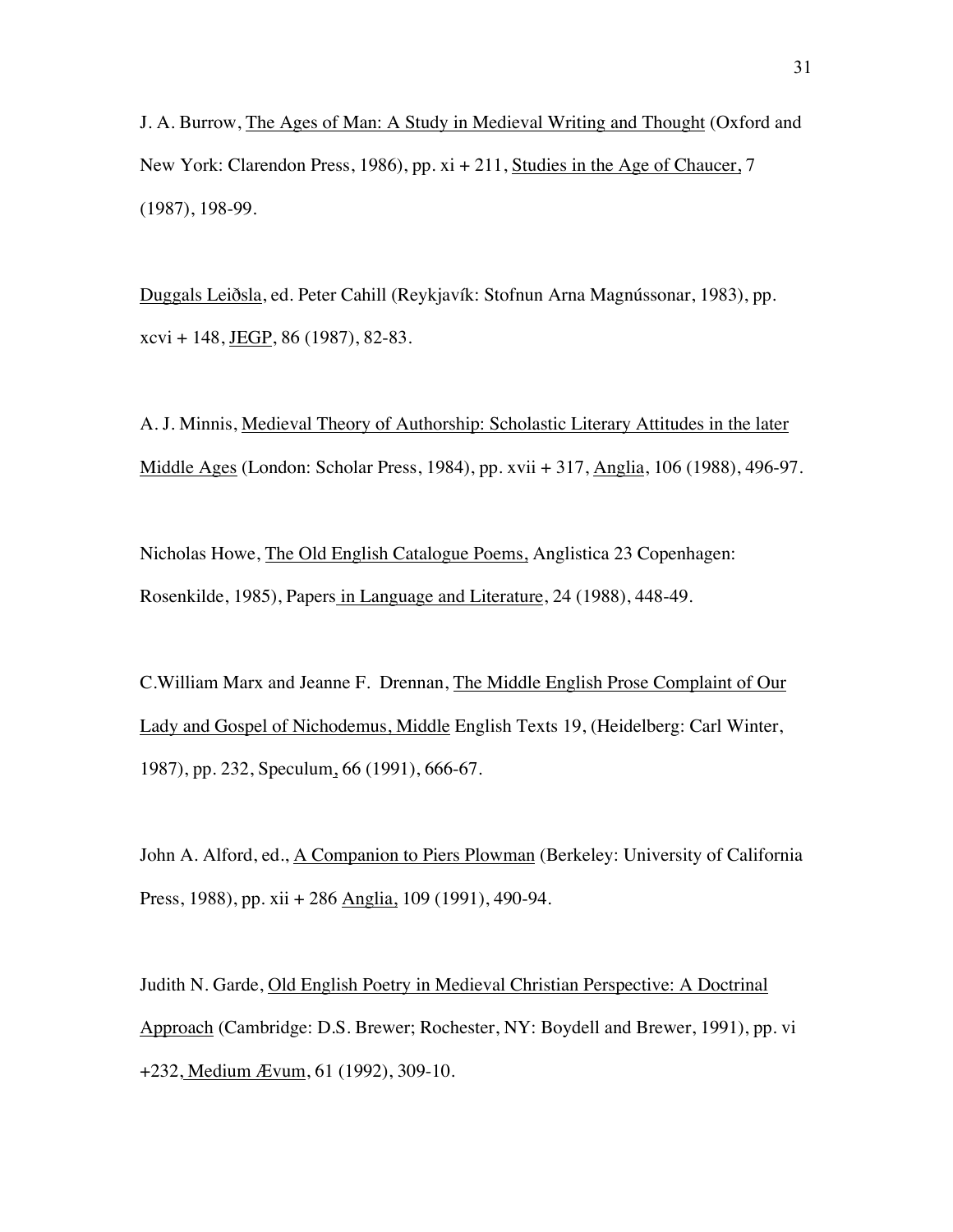Robert Boenig, Saint and Hero: Andreas and Medieval Doctrine. (Lewisburg, Pa.: Bucknell University Press; London and Toronto: Associated University Presses, 1991), pp. 133, Speculum, 69 (1994), 1123-24.

Mary Clayton, The Cult of the Virgin Mary in Anglo-Saxon England. (Cambridge Studies in Anglo-Saxon England 2) Cambridge: Cambridge University Press, 1990. Pp. xiv+300. RES, ns 46 (1995), 385-88.

Mark Griffith, Judith, Exeter Medieval Texts and Studies, University of Exeter Press: 1997, Speculum, 75 (2000), 932-33.

Beowulf: An Edition, edd. Bruce Mitchell and Fred C. Robinson. Oxford: Blackwells, 1998. JEGP, 101 (2002), 437-38.

E. M. Treharne, The Old English Life of St. Nicholas with the Old English Life of St. Giles, Leeds Texts and Monographs New Series 15, Leeds: Leeds Studies in English 1997, Speculum, 77 (2002), 258-59.

Alfred P. Smyth, The Medieval Life of Alfred: A Translation and Commentary on the Text Attributed to Asser. New York: Palgrave, 2002. Pp. . xx +280. \$49.95 Speculum, 79 (2004), 1144-45.